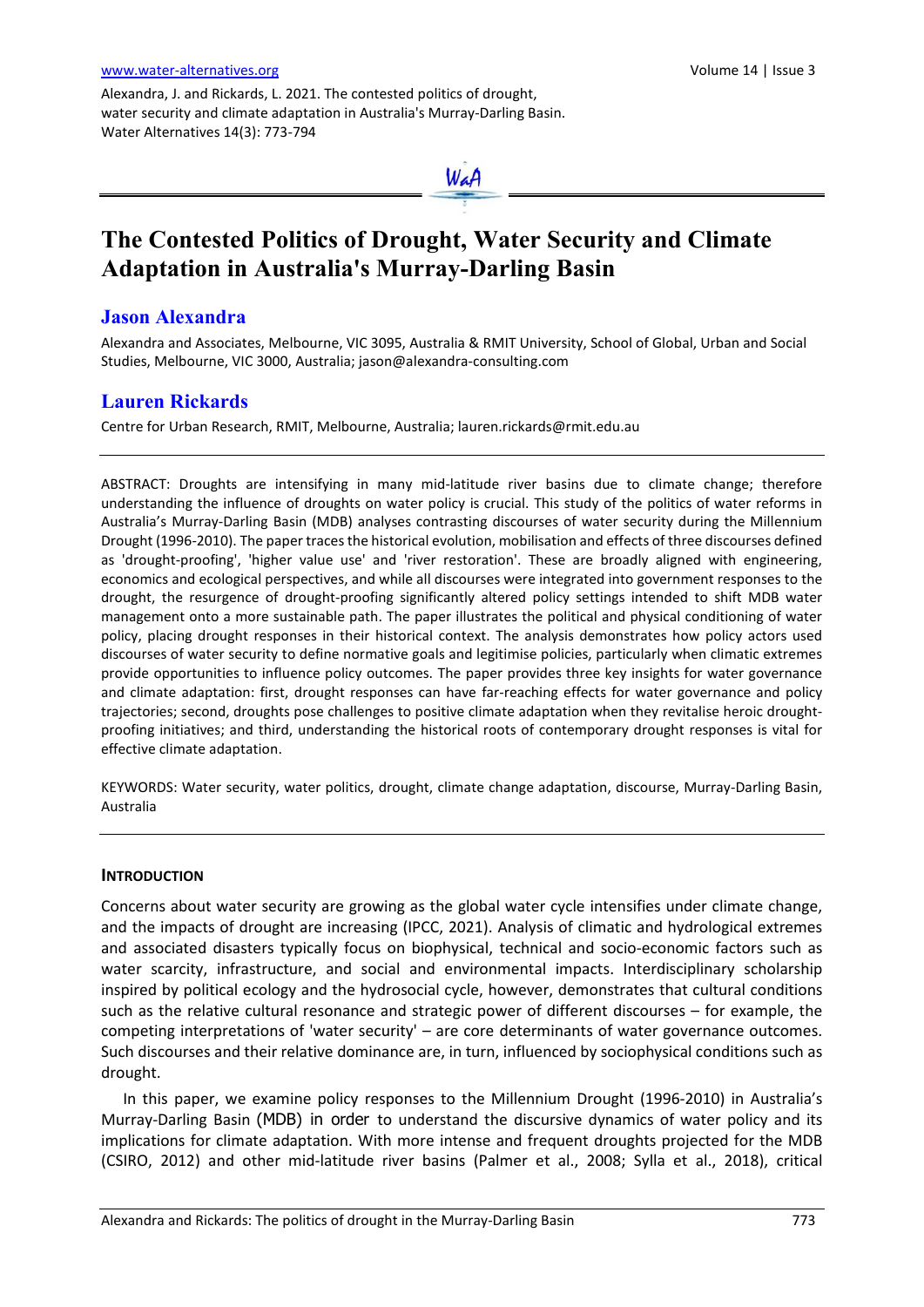examination of Australia's experience in developing and reforming policy under extended drought conditions may offer insights of international relevance.

The paper is structured as follows. The next section describes the MDB context and outlines our theoretical perspective on the analysis of water security discourses. The subsequent section traces the historical evolution, mobilisation, and effects on policy development of three water security discourses: drought-proofing, highest value use, and river restoration. That section reviews the campaigns that were used to promote the ideals arising from these discourses during Australia's Millennium Drought and also examines the lasting legacy of the reforms initiated, particularly the Commonwealth Government's attempt to 'save' rivers and irrigation from the 'merciless' drought (Howard, 2007). The concluding section discusses the insights and implications arising from the analysis.

#### **GOVERNANCE, CLIMATE AND WATER SECURITY**

## **Murray-Darling Basin governance and drought**

The Murray-Darling Basin is a politically defined hydrosocial territory (Boelens et al., 2016) that extends across four states in South Eastern Australia (Figure 1). Its polycentric system of governance depends on aligning local- and regional-scale governing entities such as local councils, irrigation trusts and catchment boards with broader scales of governing (Marshall et al., 2013). This alignment depends on a general consensus about rules, policies and values, because "multiple overlapping interests, responsibilities, and powers" mean that no single entity is in charge (Abel et al., 2016).

Extended drought periods are typical of South Eastern Australia's fluctuating climate (van Dijk et al., 2013). On two occasions, decadal droughts helped define the Australian nation's relationships with the rivers of the Murray-Darling Basin. Late in the 19<sup>th</sup> century, just before Australia became a federation in 1901, severe economic depression and the Federation Drought (1896-1905) had caused widespread poverty that energised the ideal of uniting the separate states into a fairer 'commonwealth' (Brett, 2017). However, the establishment of the Federation of Australia almost stalled as the states fought over the Murray River, but they resolved their disputes through coming to an agreement to establish the River Murray Commission with its planned mandate of joint management and consensus-based governance (Connell, 2007). The MDB's consensus-based governance model survived until early in the 21st century when, during the Millennium Drought (1996-2010), Australia's Commonwealth Government intervened to fundamentally alter these intergovernmental arrangements (which we describe below at more length) (Wanna, 2007).<sup>[1](#page-1-0)</sup>

Both droughts elevated debates about the MDB to the nation's parliaments. Thus, agreement-making about the MDB during major droughts has a formative place in the nation's emergence and remains a central concern of the Federation. While the climatic circumstances provide context for these decisions, they alone are insufficient to explain significant policy decisions involving principles, politics and popularism. This paper seeks to explain how values, norms and beliefs, expressed in discourse, contribute to these decisions that shape institutional models of water governance.

## **Hydrosocial relations, weather and climate**

 $\overline{a}$ 

Political ecology scholarship, including work on the hydrosocial cycle, emphasises the indisputable roles of cultural and environmental factors in shaping governance dynamics. This is because the hydrosocial cycle "is a dynamic historical and geographical process, meaning that the assemblage that gives rise to a particular kind of water and a particular socio-political configuration is always changing" (Linton and Budds 2014: 176). The recursive co-production of hydrosocial relations means that "any change in the physical presence of water, in institutional arrangements, in discursive constructions of water, or in the

<span id="page-1-0"></span><sup>&</sup>lt;sup>1</sup> Dates of Australia's extended droughts are sourced from CSIRO (2012).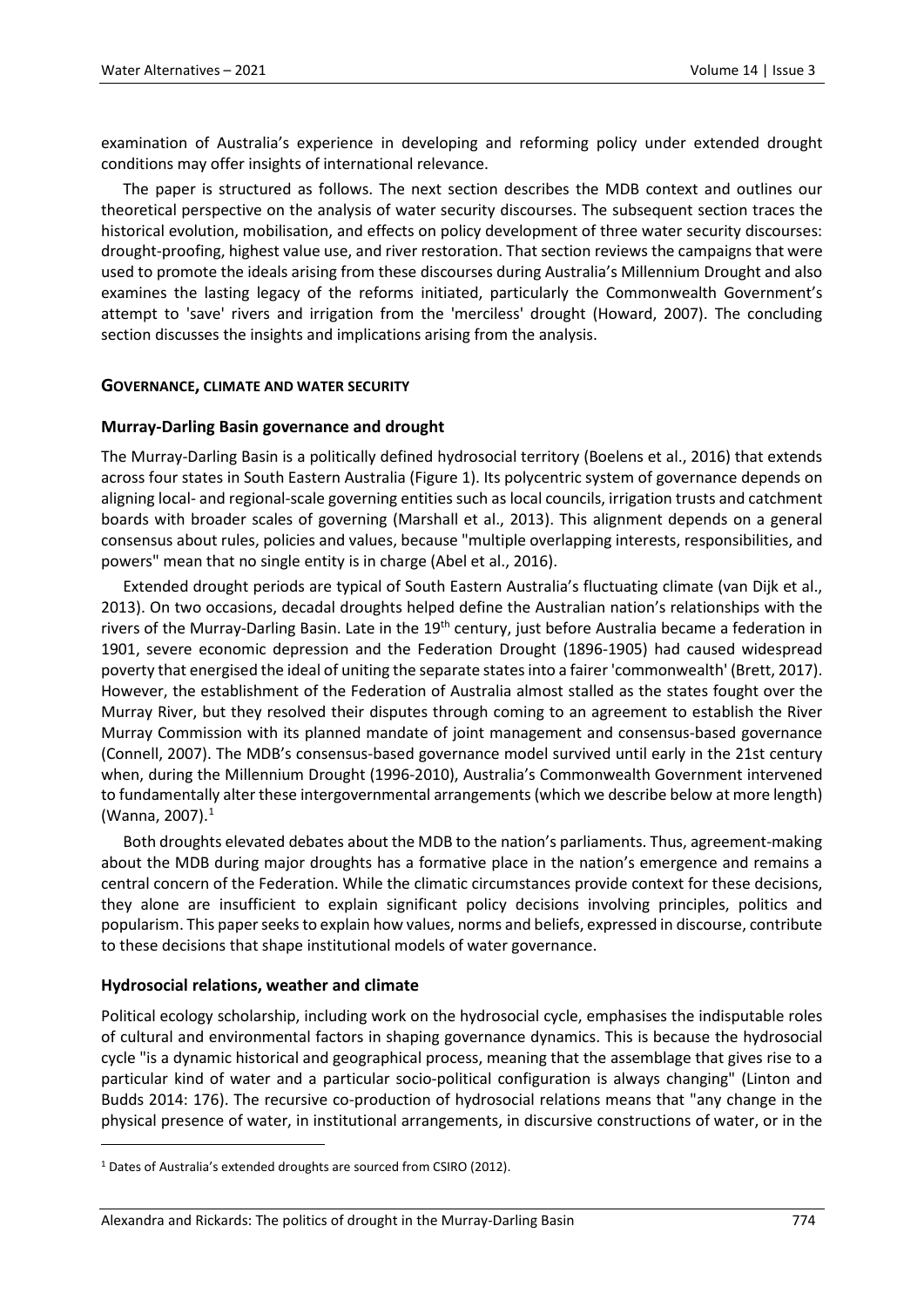uses to which water are directed, has the potential to shift constellations of socio-nature towards a different set of relations" (Linton and Budds 2014: 174).

Figure 1. Map of the Murray-Darling Basin.



Source: Goesch et al. (2020).

One driver of shifts in hydrosocial relations is climate change (IPCC, 2021); it is helping "to produce new hydrosocial arrangements over space and time" (Budds et al., 2014). While many studies mention humaninduced climate change as a future-oriented concern with social and political effects, few studies account for its influence in the present and for the ways that weather, climatic and related biophysical factors contribute to shaping socionatural hybrids (Rickards et al., 2017). During extreme periods, weather and climatic conditions draw attention from scholars and from the wider society; Closas (2020), for example, describes how water politics intensify during droughts in Barcelona. It is useful, however, to place climatic and hydrological extremes in their longer-term context because focusing on extreme conditions and disasters as bounded 'events' implicitly backgrounds longer-term climate change trends.

Droughts can be seized as windows of opportunity to catalyse positive policy change (as Berbel and Esteban, 2019, assert happened during droughts in Spain and Australia). Alternatively, reactive disaster responses can alter the hydrosocial assemblage, shaping interactions with future climatic events (Hoolohan and Browne, 2018) in maladaptive ways that entrench inequality and systemic vulnerability to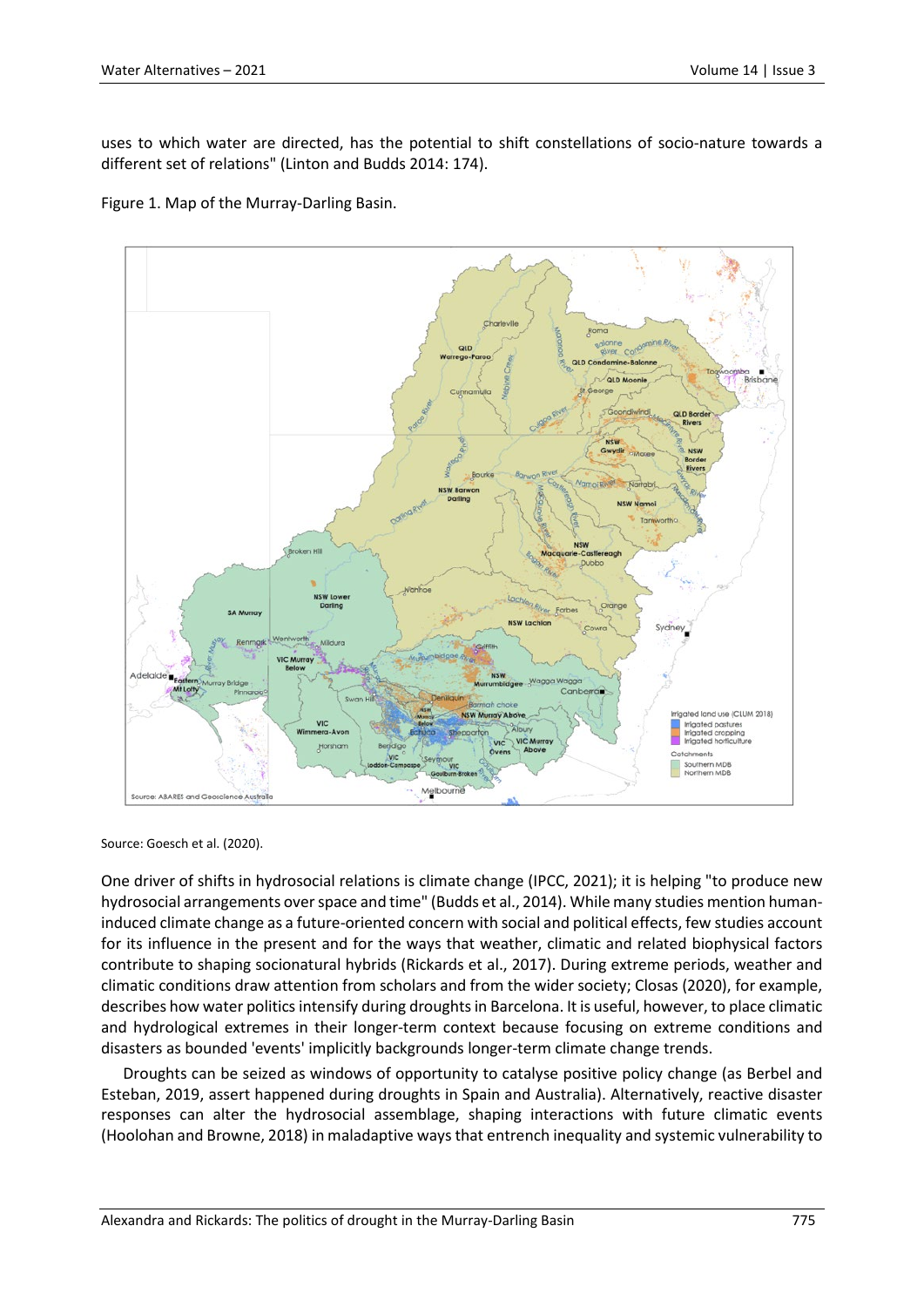future stresses (Barnett and O'Neill, 2010). This leads to questions about how positive changes can be ushered in during droughts.

## **Co-evolving institutions and discourses**

This paper draws on theories of governmentality (Dean, 2010) and critical institutionalism (Cleaver and de Koning, 2015) to help interpret how certain sets of meaning (expressed as discourses) combine with shifting physical conditions and other factors to influence Australia's water policies. Critical institutionalism emphasises the relationships between historical and modern arrangements, including the power relationships that animate formal and informal institutions (Cleaver and de Koning, 2015). These institutions build on their historical antecedents to reinforce the normative and cognitive frames that shape water governance (Hassenforder and Barone, 2018). Governmentality emphasises that governing depends on the production of consensus about accepted conduct, logics and normative frameworks (Dean, 2010; Cleaver and Franks, 2008). Discourses are central to the processes of producing the consensus needed for the generation and execution of policies. Discourse, here, refers to both communication (in various mediums including written, oral, visual, digital and symbolic) and the broader prioritisation of certain values and knowledge within a specific historical context (Foucault, 2002; Dean, 2010). Discourses legitimise policy directions, define normative goals, and prescribe what is considered to be valid knowledge (Allouche et al., 2019). They are central to the messy iterative processes of governing, with their competition for legitimacy and resources (Fuller, 2012; Nightingale, 2017).

Core to the study of discourses is attending to wider contexts and the way cultural values change over time. Applying this approach to water scholarship, Mollinga (2019) underlines the need to understand how different circumstances and causal mechanism*s* "at work in a given water situation combine and interact to produce particular logics and outcomes". He emphasises that discourses reflect the political utility of wider imaginaries for policy actors at particular points in time, including periods of crisis. Understanding water governance as "politically conditioned" in this way, points to the need for discourse analysis (Fairclough and Fairclough, 2012). This analysis needs to be politically attuned, cross-disciplinary, and historically informed. It also needs to incorporate shifting cultural imaginaries (such as those intertwined with nationalistic identities), climatic conditions and water flows, alongside proximate factors such as existing policy mechanisms and the power of political interest groups.

The spatial scale and complexity of water governance further highlight the need for an expansive, cross-disciplinary approach. Governing on the scale of river basins, like the Murray-Darling Basin as discussed in this paper, involves institutions that seek to regulate water and human affairs within multiscaled assemblages of technological, cultural and natural resources (McFarlane, 2009; Dittmer, 2013; Biggs, 2014). While governing institutions tend to be relatively stable at a macro level, in periods of flux they become entangled in shifts in values and imaginaries that determine the mainstream consensus that underpins policies (Meijerink and Huitema, 2010). These shifts can occur during periods of climate-driven crises, such as droughts, when political discourse and climatic conditions interact more potently. As we discuss below, at such times contrasting approaches to water security become more influential in policy debates.

## **Water security discourses**

Water security is a contested 'master discourse' that emerged in the 1990s and proliferated early in the new millennium. There is substantial literature contesting the meaning of 'water security' that describes how different versions have contrasting effects (for example, Fischhendler, 2015; Pahl-Wostl et al., 2016; Varady et al., 2021). With the proliferation of water security discourses under accelerating climate change, more research needs to attend to "the contextual variables that trigger the use of such discourse; the way in which securitization is institutionalized; and its impacts on the decision-making process" (Fischhendler, 2015).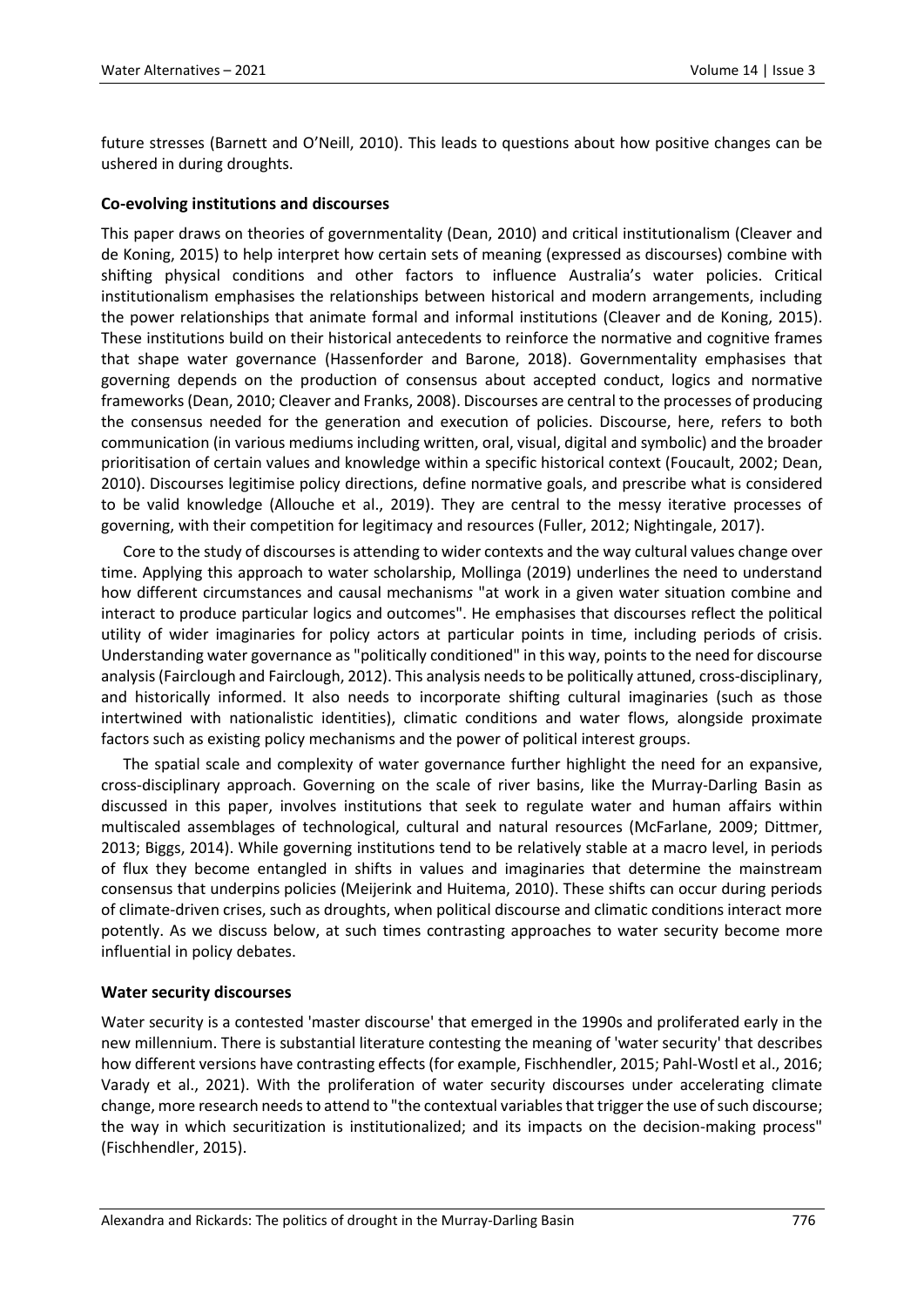While water security is context specific and interpreted widely, it is possible to discern from the international literature three discourses that loosely reflect different disciplinary lenses. First is the *water engineering discourse,* which responds to fear of scarcity with supply-side measures (Gerlak et al., 2018). This dominant framing of water security is embedded within the 'hydraulic mission' of technocratic water agencies (Molle et al., 2009) and is commonly expressed in calls to 'drought proof' an industry, region, city or nation (Williams, 2019). Such thinking is intertwined with concerns about the nexus of water, food and energy security, which are increasingly used to justify interventions like large-scale infrastructure, land and water grabbing, and other 'climate proofing' projects and policies (Mehta et al., 2012; Allouche et al., 2019).

Second is the neoliberal *water economics discourse*, which reinforces the commodification, marketisation and sometimes privatisation of water and water services. This discourse frames water security as a matter of ensuring reliable flows of water and capital to purported 'higher value uses' and reflects the broader global trend towards neoliberalisation and financialisation of nature and natural resources (Sullivan, 2013). Under the logics of this discourse, policy objectives shift away from securing water per se towards securing the water market (Budds, 2020) in ways that supplant state-oriented development goals with borderless financial objectives that are focused on the resilience of business activities that water supports (Schmidt and Matthews, 2018).

The third variant is the *socio-ecological discourse*, with its many permutations that stem from ecological and social science, Indigenous scholarship and activism, and place-based struggles. This discourse emphasises the multiplicity of water and its values and benefits, expanding the meanings of security to encompass people and other living things (Tickner et al., 2017). This discourse frequently challenges asocial and apolitical readings of water security, instead acknowledging multiple needs, values, viewpoints and framings of water, and advocating for environmental and cultural flows (for example, Magdaleno, 2018; Tickner et al., 2020).

Droughts elevate water security debates and – as we illustrate in this paper – the multiple discourses associated with it become more contested. We turn now to a discussion of these discourses in the Australian context during the Millennium Drought – a period of rapid evolution in hydrosocial relations. We begin by describing the historical importance of drought in shaping the nation's identity.

## **THE MILLENNIUM DROUGHT AND THE EMERGENCE OF COMPETING WATER SECURITY DISCOURSES IN THE MDB**

## **Drought and Australia's settler-colonial identity**

Climate science explains that the continent's recurrent drought – flood oscillations are caused by fluctuating conditions in the surrounding oceans and their influence on rain-bearing weather systems (CSIRO, 2012; Kiem and Verdon-Kidd, 2013). While such systems are changing in complex ways under climate change – altering long-term trends and variability – Australia's 'climate normal' (Hulme et al., 2008) is still typically defined with reference to an instrumental record of approximately 125 years (CSIRO, 2012). Decadal droughts are prominent in this – and in the pre-instrumental – record (Gallant and Gergis, 2011; Gergis et al., 2012), yet meteorological droughts are identified as 'anomalous' periods of low rainfall relative to the statistical averages derived from the instrumental record (Figure 2).

Droughts, however, are far more than the climate statistics that are used to define them. Culturally and politically powerful, droughts have helped shape Australia's settler-colonial identity (Hayman and Rickards, 2013), albeit in contradictory ways. On the one hand, for non-Indigenous Australians droughts are valorised as a source of national pride, memorialised in a famous poem entitled *My Country* (Mackellar, 1908) that favourably contrasts Australia as a "land of drought and flooding rain" relative to Britain's (once) stable climate. This perspective implies that Australians are distinctively tenacious as proven by how they thrive in such a harsh environment (Rickards et al., 2017). On the other hand,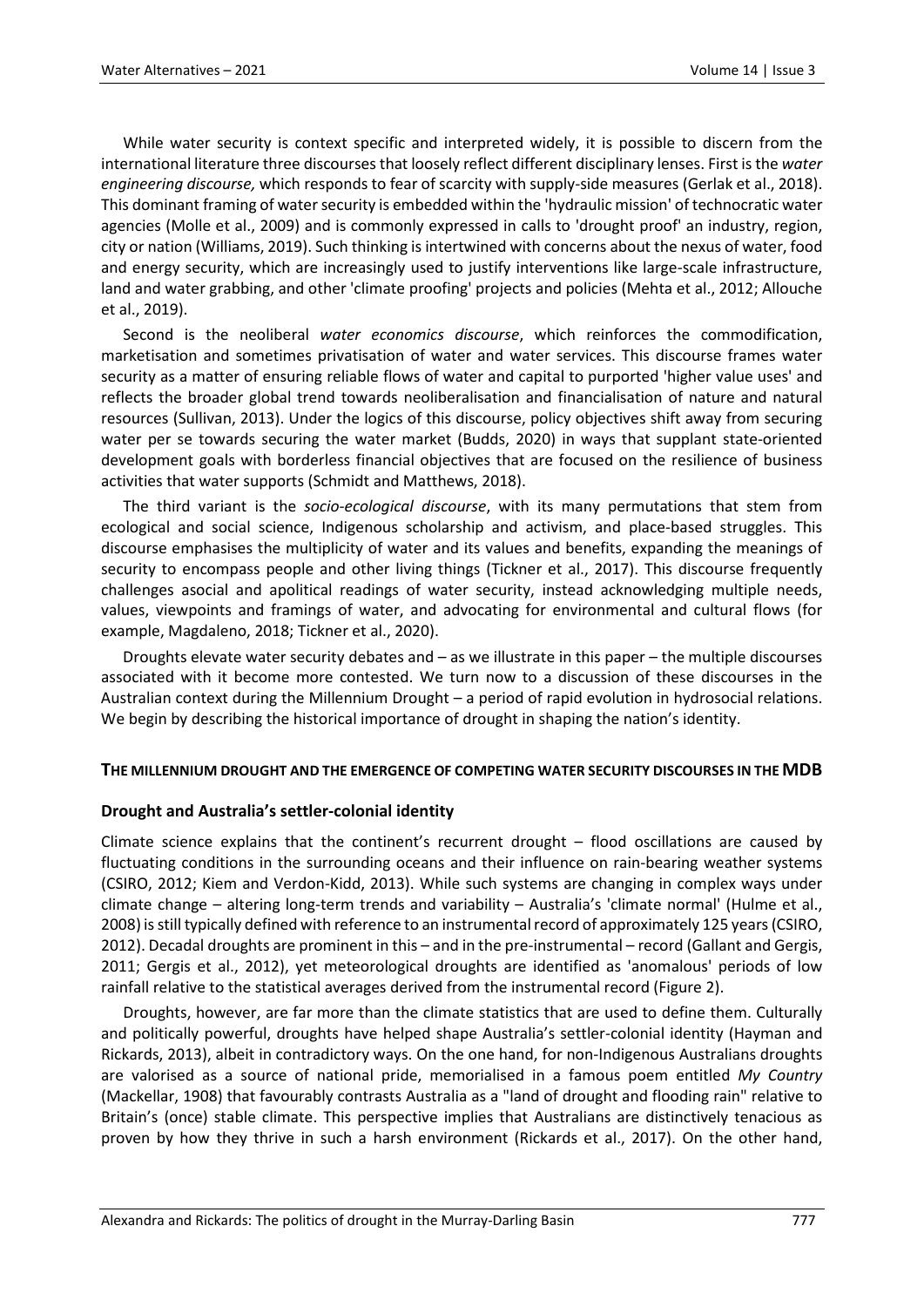droughts are "creeping disasters" (Lake, 2008) and "slow catastrophes" (Jones, 2017) that cause widespread suffering and hardship.

Figure 2. Annual rainfall anomalies during the Millennium Drought, 2002-2010.



Source: MDBA (2011).

Many official documents imply that Australia is a desiccated and deficient place that requires droughtproofing (Arthur, 2003). Cathcart (2009) traces these attitudes to the time of British penal settlements when governors, convicts and marines who were steeped in Britain's moisture experienced the country as dry and hostile; for them this was a cultural shock that led to obsessive "water dreaming". According to Howden et al. (2014) and Gergis (2018), droughts threatened the survival of early British settlements. The threats, however, were more than climatic. During the Frontier Wars, colonial settlements were under attack from Indigenous warriors (Connor, [2](#page-5-0)002)<sup>2</sup> who were resisting colonisers' efforts to dispossess them of their territorial lands and waters. During dry periods, "guerrilla fighters" skilfully used fire to destroy crops and settlements, successfully disrupting squatters' attempts to occupy the land (Kerkhove, 2015).<sup>3</sup> These events embedded a deep fear of drought conditions in the settler-Australian psyche.

For the Indigenous people of the MDB, the consequences of their loss of access to ancestral territories were exacerbated by droughts (Abel et al., 2006) after governments granted farmers and pastoralists the legal rights to the vast majority of land and water resources (Hartwig et al., 2020). Governments also supported settler occupation with subsidies and natural disaster funding during recurrent drought periods (Commonwealth, 1990; Howden et al., 2014). Drought subsidies thus helped secure the colonial occupation against a variable climate, supporting agricultural and pastoral pursuits in climatically and economically marginal regions. In the 20th century, these subsidies became deeply normalised, even as their impacts and rationale became more heavily questioned (Commonwealth, 1990). These historical processes established the enduring settler-colonial regimes that enabled the territorialisation of the continent's lands and waters. The resultant development patterns – centred on natural resource exploitation – underpin many of the policy dilemmas in the MDB.

<span id="page-5-0"></span> <sup>2</sup> Connor (2002) defines these wars as extending from 1788 to 1938.

<span id="page-5-1"></span><sup>&</sup>lt;sup>3</sup> Squatters were British settlers who 'squatted' on vast areas beyond the official boundaries of the colonial settlements in order to graze sheep and cattle; many were engaged in the violent dispossession of Indigenous people (Connor, 2002).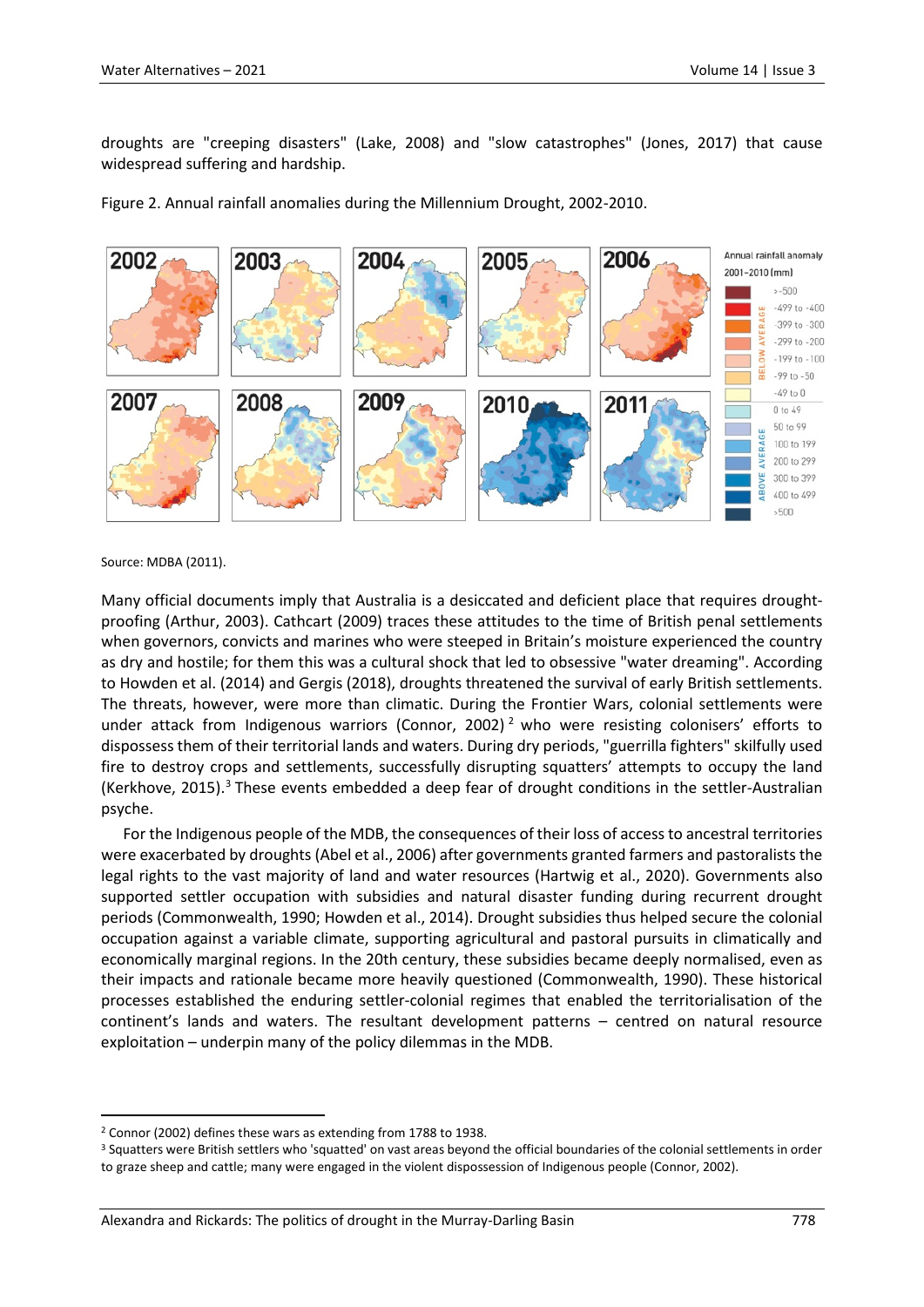## **The Millennium Drought and water security**

The Millennium Drought stimulated intense debate about drought and water policies. As the drought persisted through the last years of the 20th century and into the new millennium (Figure 2), different groups drew on pre-existing discourses to promote their agendas about water security (Wentworth Group of Concerned Scientists, 2002; Bell and Moller, 2006; Vanclay, 2010). These discourses – which we define as drought-proofing, highest value use, and river restoration – are Australian variants of the discourses outlined above. Each discourse influenced the trajectories of the reforms to Australia's fragmented water governance, shaping the country's first national water legislation (Commonwealth, 2007) and the programmes implementing it (Grafton, 2019). In the following sections, we describe each discourse and interpret its history, effects and influence on water policy.

## **Water security 1: The 'river restoration' discourse**

During the Millennium Drought, a great sense of foreboding extended from rural areas to the capital cities. Vast areas of floodplain forests died and the acidification of the Murray's Ramsar-listed Lower Lakes became an ecological crisis that gained international attention (Kingsford et al., 2009). The scale of the ecological damage was taken as a sign of the insecurity of Australia's water resources and the vulnerability of the entire MDB, triggering a wake-up call for the nation about water management. Improving water security by restoring environmental flows – and thereby nurturing river systems' lifegiving, water-generating capacity – became central to calls for reform (Wentworth Group of Concerned Scientists, 2002).

This discourse in Australia originated in the 1980s, when environmental NGOs and civil society groups – including the Snowy River Alliance, the Inland Rivers Network, and the Australian Conservation Foundation – began actively promoting environmental flows (Johnson and Rix, 1993; Alexandra and Fisher, 1995; Watson, 2005). Australian academics also began publishing on the ecological impacts of river regulation (for example, Walker, 1985; Day, 1989). The Snowy River Alliance, which pursued Australia's first major campaign on returning flows (Watson, 2005), emerged out of communities that were angered at the Snowy Scheme. This grand nation-building endeavour diverted the waters of the Snowy River inland to the MDB, and deprived downstream communities of up to 99% of the river's flow (Erskine et al., 1999). The environmental flow campaigns marked an inflexion point in the nation's water policy, with public interest claimants calling for the rebalancing of extractive and environmental water use, recognition of Indigenous interests, and the needs of iconic rivers and of their native fish such as Murray Cod (Alexandra and Fisher, 1995).

In 1991, public attention turned to the precarious condition of Australia's rivers because of a toxic freshwater algal bloom on a thousand kilometres of the Darling River (Johnson and Rix, 1993). This bluegreen algal bloom that amplified concerns about river health coincided with a major conference on environmental flows (Pigram and Hooper, 1992) and with a national inquiry into water sector reforms (Industry Commission, 1992). Formalising environmental flows was one of the key goals of a 1994 intergovernmental agreement on water reforms (COAG, 1994). Governments' commitments to environmental flows helped institutionalise the natural flows paradigm (Poff et al., 1997), which argues that the closer a river is to its 'natural' or 'undisturbed' flow regime, the healthier it will be. While a complete return to natural flows is impossible for highly regulated rivers, under this paradigm, flow planning should aim to mimic natural flows as closely as possible.

In addition to opposition from industries that depend on water extraction, the natural-flows approach to healthy rivers faced (and continues to face) inherent challenges. First, it relies on an imaginary of rivers without people. This essentialist naturalism is an ecohydrological equivalent of wilderness that reinforces the myth of terra nullius, yet Australian rivers, wetlands and catchments co-evolved with Indigenous people over millennia and are therefore nature – culture hybrids (Taylor et al., 2017). Awareness of this is catalysing calls for greater recognition of Indigenous peoples' rights to participate in governing water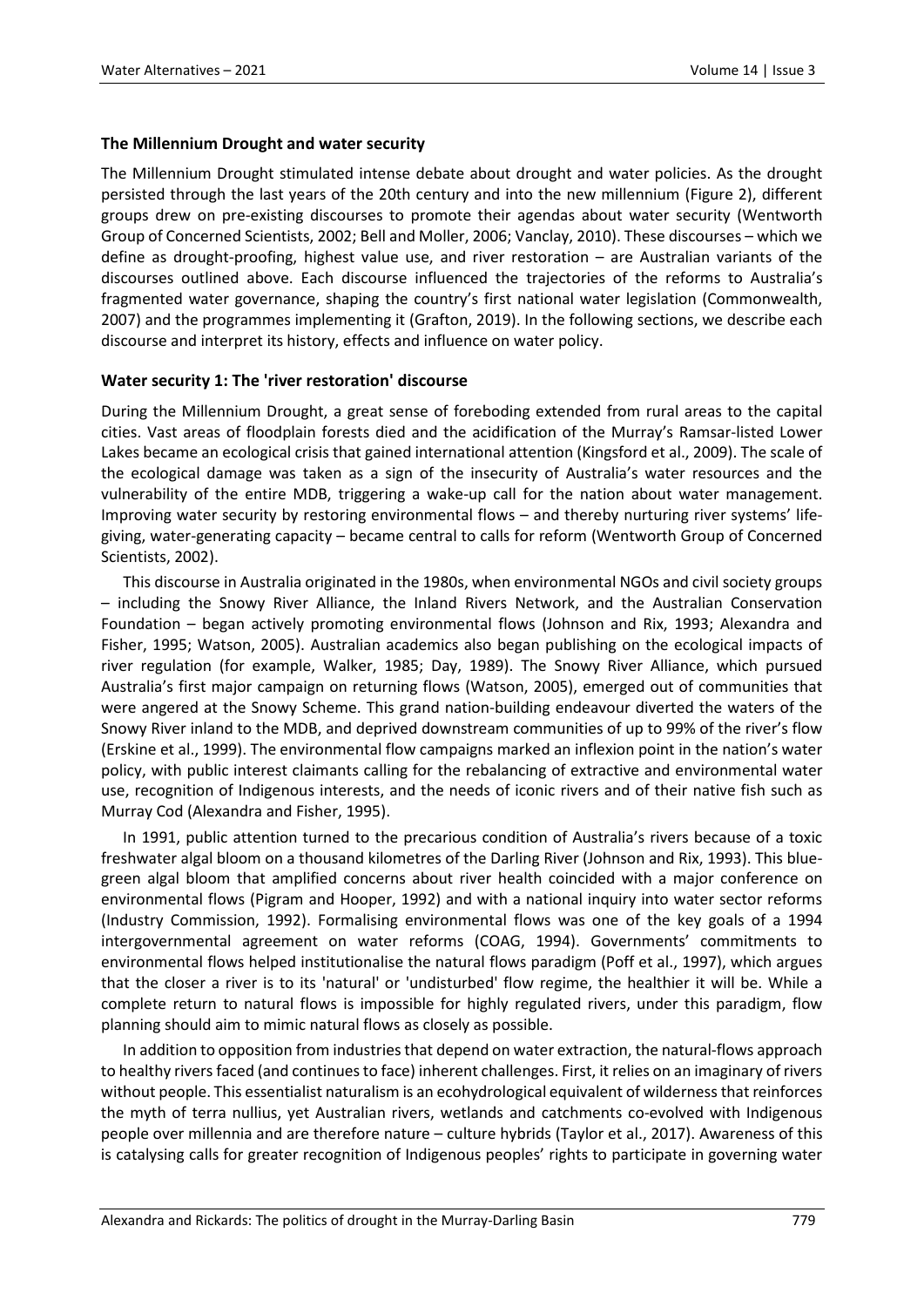and waterways (Taylor et al., 2017; Hartwig et al., 2020). The second challenge is that, in practice, the natural-flows approach relies on modelling natural flow benchmarks and contrasting these with current flow regimes, using techniques that often render water-policy decisions technical and apolitical (Allouche et al., 2019), thus obscuring the complex value choices and socially determined objectives involved (Bouleau, 2014). Third, a rapidly changing climate challenges the validity of 'natural' flow ideals, raising questions about whether ecological restoration is appropriate or feasible under Anthropocene conditions (Ross et al., 2015).

Advocacy for environmental flows increased during the Millennium Drought as severe ecological stress became evident throughout the Basin and concerns about river health intensified (Wentworth Group of Concerned Scientists, 2002; Kingsford et al., 2009). The Wentworth Group of Concerned Scientists was formed in response to fears that drought-proofing initiatives would unleash a new wave of dam construction (Vanclay, 2010). The Group argued that the nation must learn to live within the continent's climatic constraints instead of attempting to "engineer away drought". It recommended establishing a natural resource commission and adopting a new national plan for "improving the health of our damaged rivers, protecting our remaining healthy rivers and improving water-use efficiency across Australia" (Wentworth Group of Concerned Scientists, 2002).

Healthy rivers and water-use efficiency were discursive constructions with political appeal. In 2004, Australia's governments agreed to a new National Water Initiative and the Commonwealth established a National Water Commission to oversee water reforms (Connell, 2007). However, as the drought progressed, its visceral impacts intensified frustration about the slow pace of implementation of water reforms, and pressure for political action mounted (Bell and Moller, 2006). An unprecedented window of opportunity for Commonwealth intervention opened, and it used the drought-induced water crisis to wrest a significant degree of control of the MDB from the states (Wanna, 2007). Responding to the impact of the drought "on struggling farmers, proud gardeners and a thirsty landscape", Prime Minister Howard (2007) announced an ambitious National Plan for Water Security, asserting that the crisis proved the failure of cooperative federalism and "that the old way of managing the Murray-Darling Basin has reached its use-by date". The Commonwealth legislated for greater control over the MDB through the Water Act (Commonwealth, 2007); it justified its interventions on the basis of the nation's international treaty obligations under the Ramsar Convention on Wetlands and the Biodiversity Convention (Wanna, 2007).[4](#page-7-0)

The Water Act's objectives included restoring the Basin's water-dependent ecosystems through formalising environmental flows and reducing extractive water use. Determining the difference between natural and post-development flows became the conceptual basis of the modelling used for the new Murray-Darling Basin Plan, and increasing environmental flows became the primary policy prescription (Commonwealth, 2012; Alexandra, 2020).

These changes were pursued under the policy slogan of 'healthy working rivers' – a discursive construction that encapsulates the grand ambition of balanced policy decisions. Difficult to pin down, the deliberately ambiguous notion of healthy working rivers wove together the river restoration discourse with the one we now turn to, highest value use.

## **Water security 2: The 'highest value use' discourse**

 $\overline{a}$ 

The slogan 'healthy working rivers' moderated the river restoration discourse to appeal to a broader constituency. Underpinned by a classical economics assumption that humans and nature are separate realms, it reflects a supposed trade-off and compromise between the needs of nature and those of humans. These concepts were neatly summarised by Prime Minister Howard's (2007) appeal that "we

<span id="page-7-0"></span><sup>4</sup> Under Australia's constitution, states retain legal power over land and water, but the Commonwealth has international responsibilities, including international treaty obligations. Ironically, the Howard government had frequently stated its opposition to international treaties.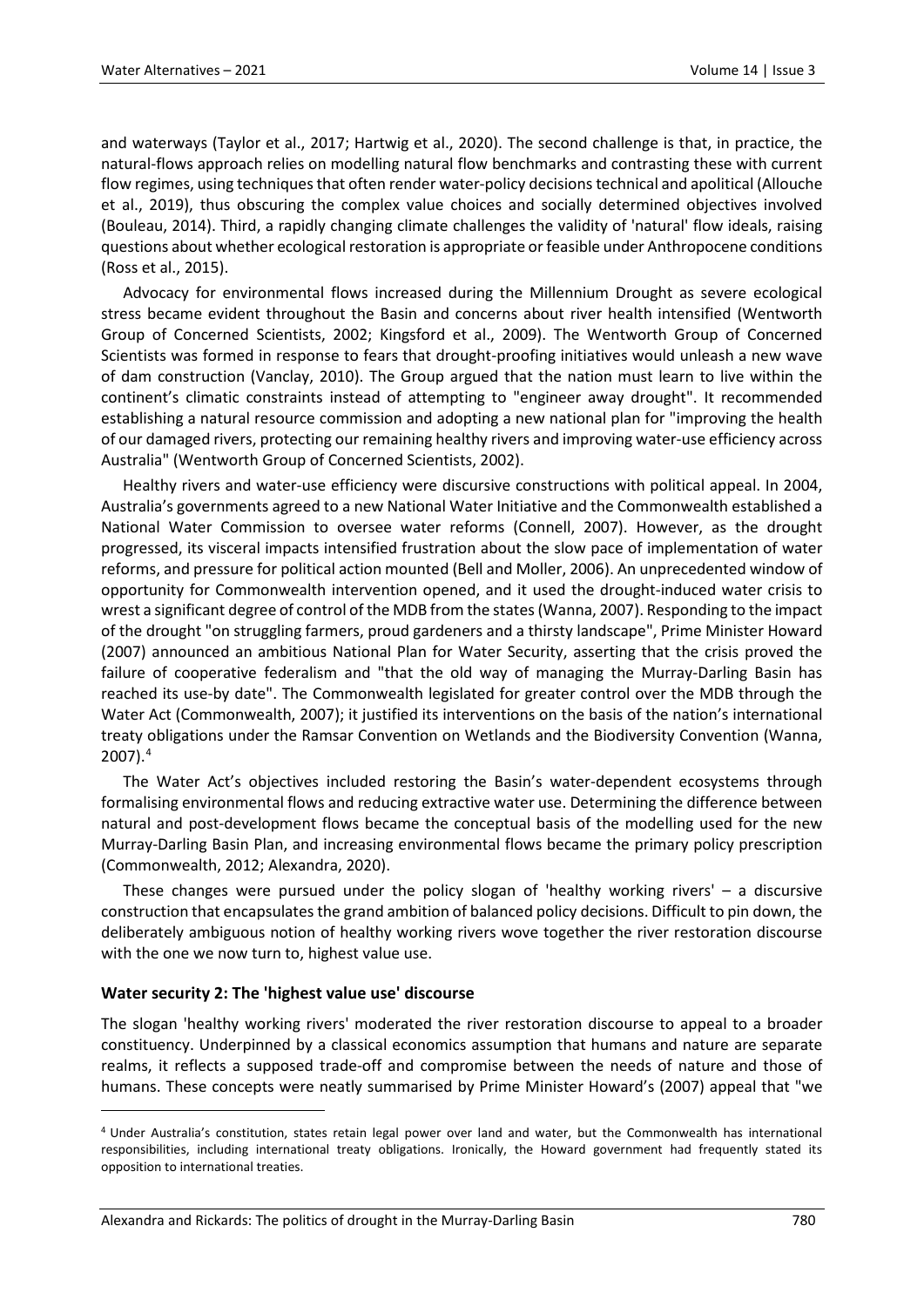must strike a sustainable balance between the demands of agriculture, industry and towns on the one hand and the needs of the environment on the other".

Industry needs are the most prominent in the second variant of water security: the idea of redistributing water through markets to its highest value uses. The logic at work in this discourse is that enabling market-based water flows secures capital flows, which in turn secures economic growth. It reflects the realignment of Australia's policy and governance models along neoliberal, market-based lines (McCarthy and Prudham, 2004; Curran and Hollander, 2002) and the financialisation of natural resources (Sullivan, 2013; Allouche et al., 2019).

Like river restoration, the highest value use discourse originated in changes that were underway before the Millennium Drought. In the early 1990s, a discourse coalition (Hajer, 2005) of the government's economic agencies and environmental advocates emerged, which was intent on modernising natural resource policies (Johnson and Rix, 1993). Pressure for water sector reform increased due to poor financial management, the cost of replacing ageing infrastructure, and degraded rivers (Industry Commission, 1992). In 1994, all Australian governments committed to full cost recovery, to ending subsidies for water infrastructure, and to reforms enabling water markets and environmental flows (COAG, 1994, 1995). The Commonwealth also proposed substantive reforms to drought policy that would end inefficient subsidies and ensure that farm businesses assumed greater responsibility for risk management (Commonwealth, 1990; Howden et al., 2014). These reforms were part of Australia's microeconomic reform agenda, known as the National Competition Policy, which was largely neoliberal in its logic and prescriptions (Curran and Hollander, 2002). Australia's reform agreements optimistically proclaimed that they provided the policy architecture for modernising water and agricultural policies and achieving ecological sustainability and economic accountability; however, they were open to widely different interpretations due to their hybridisation of neoliberalism and sustainable development (Edwards, 2015; Alexandra, 2018; Baldwin et al., 2019).

In the early 1990s, irrigator groups lobbied for legally secure water 'property rights' and greater resource security in response to campaigns for increased environmental flows (Johnson and Rix, 1993; Marshall and Alexandra, 2016). In the Council of Australian Governments (COAG) agreement, governments made commitments to making water entitlements transferable 'property rights' (COAG, 1994, 1995) and subsequently agreed to provide compensation for any entitlements that were reallocated to meet environmental goals (COAG, 2004). Far-reaching water market reforms in the late 1990s and early 2000s securitised water entitlements (COAG, 1995; Grafton et al., 2011; Rankin, 2012). [5](#page-8-0) These reforms altered the foundational premise of Australia's water laws, which – since the introduction of the 188[6](#page-8-1) Victorian Irrigation Act by Alfred Deakin<sup>6</sup> – had enshrined state control over all freshwater to avoid it being captured by vested interests (Brett, 2017; Rankin, 2012).

Enabling water markets became a key tenet of Australia's water reforms and was one of the policy mechanisms used for transferring water resources between irrigation and the environment (Marshall and Alexandra, 2016; Grafton, 2019). During the Millennium Drought, water markets were also identified as being promising climate adaptation instruments, given their responsiveness to variable climatic conditions and their ability to ensure the productivity and survival of high value, permanent horticultural and viticulture crops during periods of low water availability (Connor et al., 2009).

Water markets are intended to redistribute water resources to those with more purchasing power (Budds, 2004), with the view that this purchasing power reflects the value of their activities. Markets are agnostic to users. Given the intentional flexibility of market-based allocations, high value users can include mining, manufacturing and electricity production. However, in Australia, where agriculture is increasingly financialised, those with the greatest water-purchasing power are generally larger farmers

<span id="page-8-0"></span> <sup>5</sup> Asset securitisation is the process of converting a pool of illiquid assets into tradable securities, as occurred with the conversion

<span id="page-8-1"></span>of water entitlements that were affixed to land titles into tradable entitlements.<br><sup>6</sup> Deakin later became premier, prime minister, and one of the founders of the Australian Federation (Brett, 2017).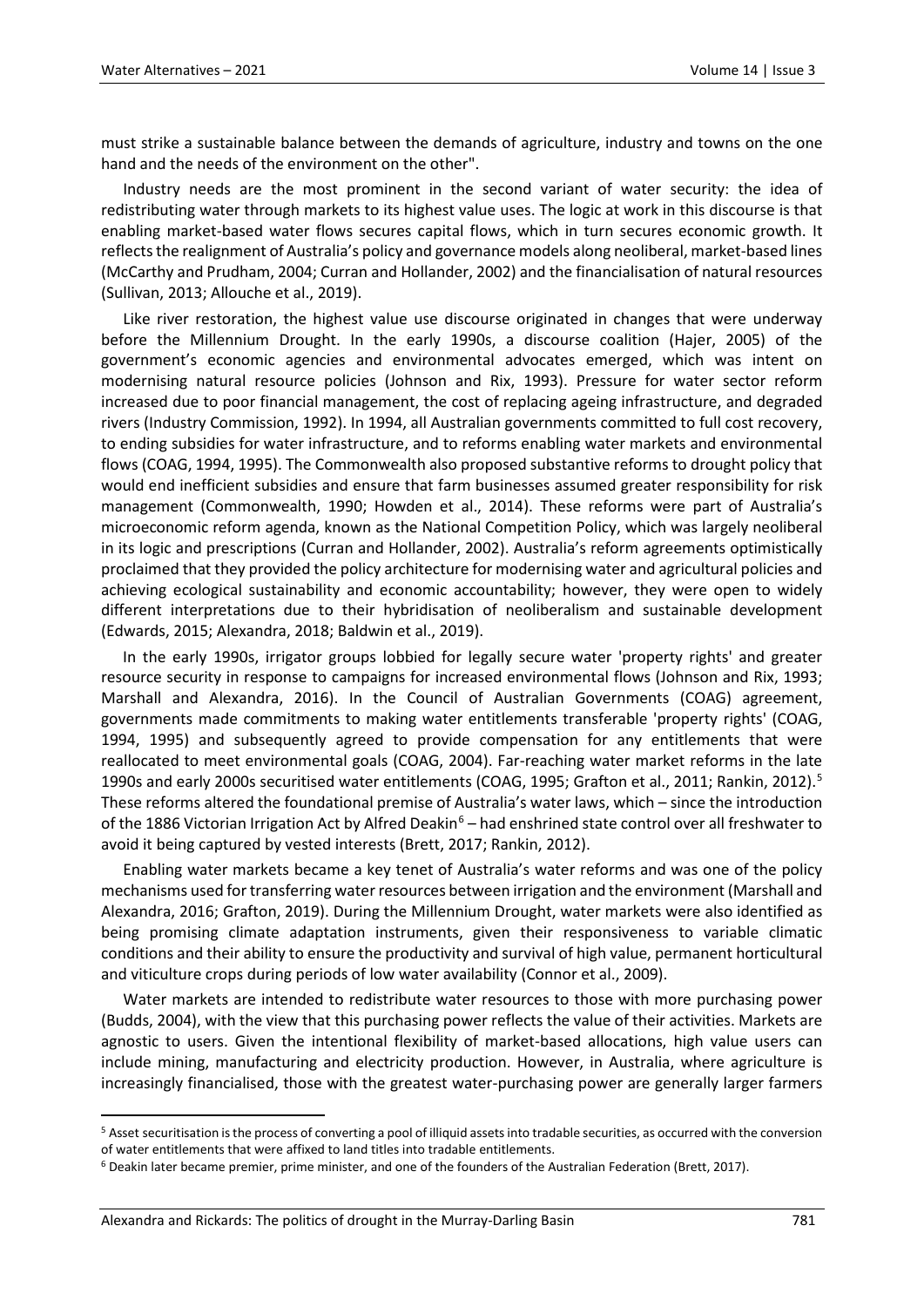and agribusiness corporations (Wheeler et al., 2020). In the MDB, this power is illustrated by the growth in cotton and almond production, which is fuelled by international financial and commodity markets (Mallawaarachchi et al., 2020). Shifting significant water decisions from state control into a regime of market exchange has, however, resulted in severe consequences for rivers and communities (Jackson and Head, 2020).

As the drought wore on, water scarcity and the plight of many rural communities became increasingly severe (Rickards, 2012). Those promoting drought-proofing ideals made the plight of farmers more visible and nationally prominent (Bell and Moller, 2006), as we discuss below.

## **Water security 3: The 'drought-proofing' discourse**

The Millennium Drought strongly revitalised the supply-oriented discourse of drought-proofing, despite several decades of water policy reform that had been intended to increase the efficiency and sustainability of water governance (Crase et al., 2009). As with the other two variants of water security, this discourse also had a pre-drought history. Indeed, as indicated above, experiences and consequent fear of drought had stimulated 'water dreaming' since early colonial settlement. Williams (2019) argues that the myth of drought-proofing is "burned into the Australian psyche" and that each drought reanimates grandiose engineering proposals to conquer the continent's aridity.

The political resonance of the drought-proofing discourse reflected its established position as Australia's dominant water security model. Governments had used irrigation development to pursue national ideals of inland settlement, economic self-sufficiency and triumph over a treacherous, unreliable climate (Gibbs, 2009; Lines, 1994, Strange and Bashford, 2008). Throughout the 20th century, successive governments had mobilised state powers to "make the deserts bloom", leading to the damming of most rivers in the MDB (Figure 3).[7](#page-9-0)

Ambitious irrigation schemes and other heroic nation-building water infrastructure combined largescale physical and social engineering (Mercer et al., 2007; Berry and Jackson, 2018). After World War I, governments sponsored soldier settlement schemes that subsidised thousands of former servicemen to farm small irrigation blocks (Fry, 1985). Motivated by flawed agrarian visions and the ruling elites' fear of an armed, socialist revolution, these schemes dispersed returned soldiers from the cities (ibid). The schemes resulted in extreme hardship and the economic failure of thousands of farms (and are arguably partially responsible for the widespread hardship of many debt-ridden farmers during the Millennium Drought); this reinforced the framing of farmers as 'Aussie battlers' toughing it out in the bush and deserving of large-scale government protection (Watson, 2014).<sup>[8](#page-9-1)</sup>

Examples of the political will to protect farmers were visible during the Millennium Drought, during which many farming families and rural communities suffered from the compounding stresses of high temperatures and heatwaves, severe storms, large wildfires, and changes in the seasonality of rainfall (Rickards, 2012). Despite successive reviews recommending the end of inefficient subsidies (Commonwealth, 1990; Howden et al., 2014), after the exceedingly dry year of 2006 when social hardship became especially apparent, Prime Minister Howard offered drought-affected irrigators 'Exceptional Circumstances Relief Payments' and urged "Australians to pray for rain as hard-hit agricultural regions face zero water allocations" (The Age, 2007). The Howard government's responses to drought continued a long history of mutuality between farmers and governments and agrarianism or "country mindedness" alongside neoliberalism (Cockfield and Botterill, 2012).

 $\overline{a}$ 

<span id="page-9-0"></span><sup>&</sup>lt;sup>7</sup> See Davidson's (1969) critique of irrigation expansion and Taylor's (1940) warnings that the continent's aridity would drive the population to coastal regions; see also Strange and Bashford (2008).

<span id="page-9-1"></span><sup>8</sup> *The bush* is the generic name given to rural areas beyond the cities (Watson, 2014).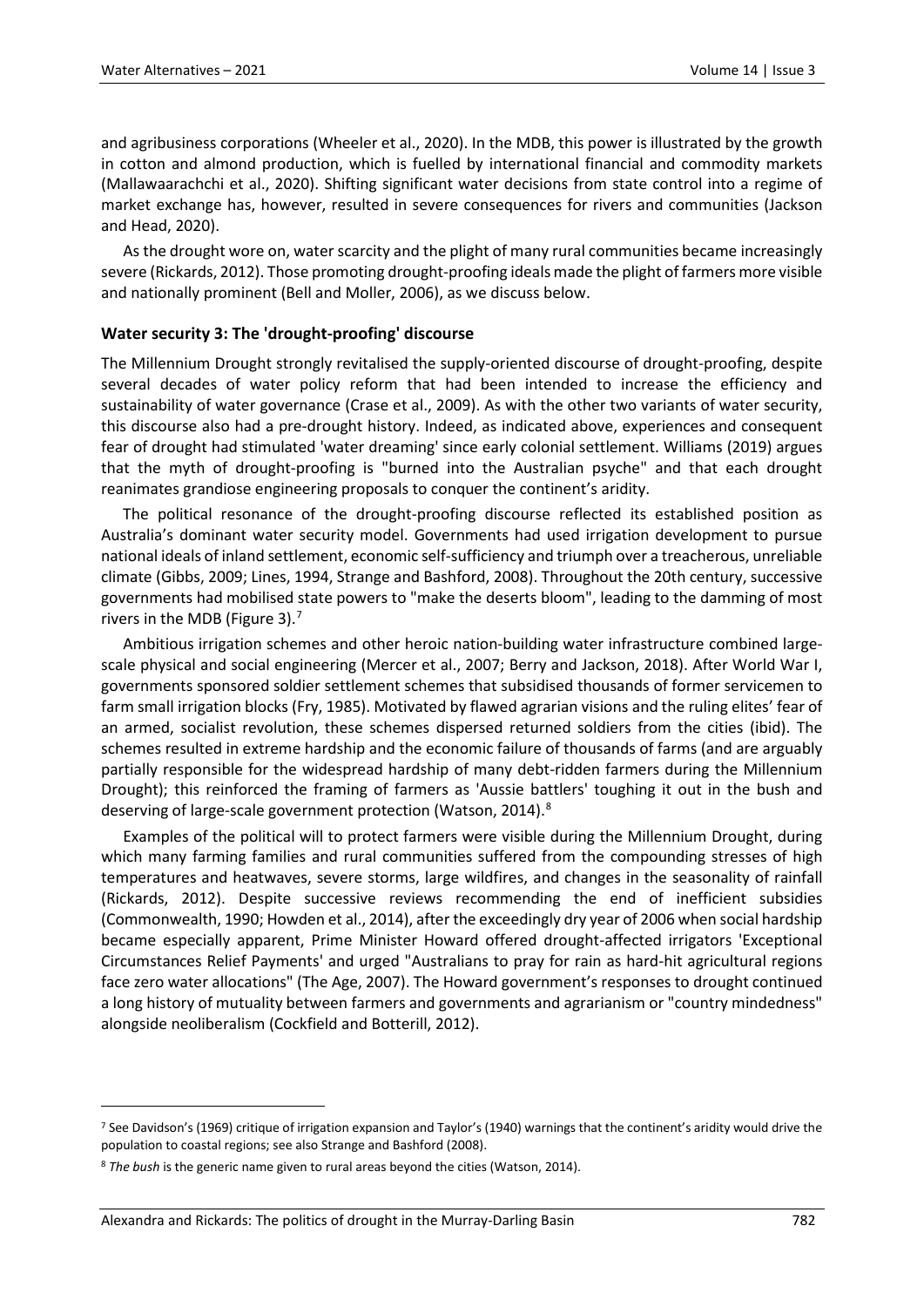

## Figure 3. Map of Murray-Darling Basin with major water storages.

#### **Source:** MDBA (n.d.).

Although the soldier settlement schemes mentioned above were generally failures (Fry 1985), irrigation eventually supported relatively reliable and valuable agricultural production in the MDB. Its beneficiaries promoted the virtues of using government funds, power and capabilities to expand. Securing further government commitments to new dams and developing certain regions at the taxpayers' expense (despite questionable economic benefits) became politically entrenched as a kind of 'cargo cult' (Davidson, 1969). Governments provided organisational and physical infrastructure and irrigators shared a common nation-building purpose with the states' water resource agencies. An unstated social compact was consummated, with governments providing the irrigation systems while farmers advanced the national interest by producing exportable commodities (Connell, 2007). The shared dependence of irrigators on governments strengthened their sense of group identity and their political influence as lobbyists (Marshall and Alexandra, 2016; Grafton and Williams, 2019).

Pro-irrigation lobbying intensified in 2002 when high-profile businesspeople formed the Farmhand Foundation in order to campaign for the victims of "a major national crisis brought about by drought" (Sydney Morning Herald, 2002). This well-orchestrated campaign saturated the media with the established narratives of the drought-proofing discourse, advocating that the worst drought in 100 years demanded government attention (Sydney Morning Herald, 2002). Calls for urgent government action were accompanied by confronting images of desperate, drought-affected farming families in barren, dusty paddocks (Bell and Moller, 2006), which many farm families found extremely aggravating and humiliating (Rickards, 2008).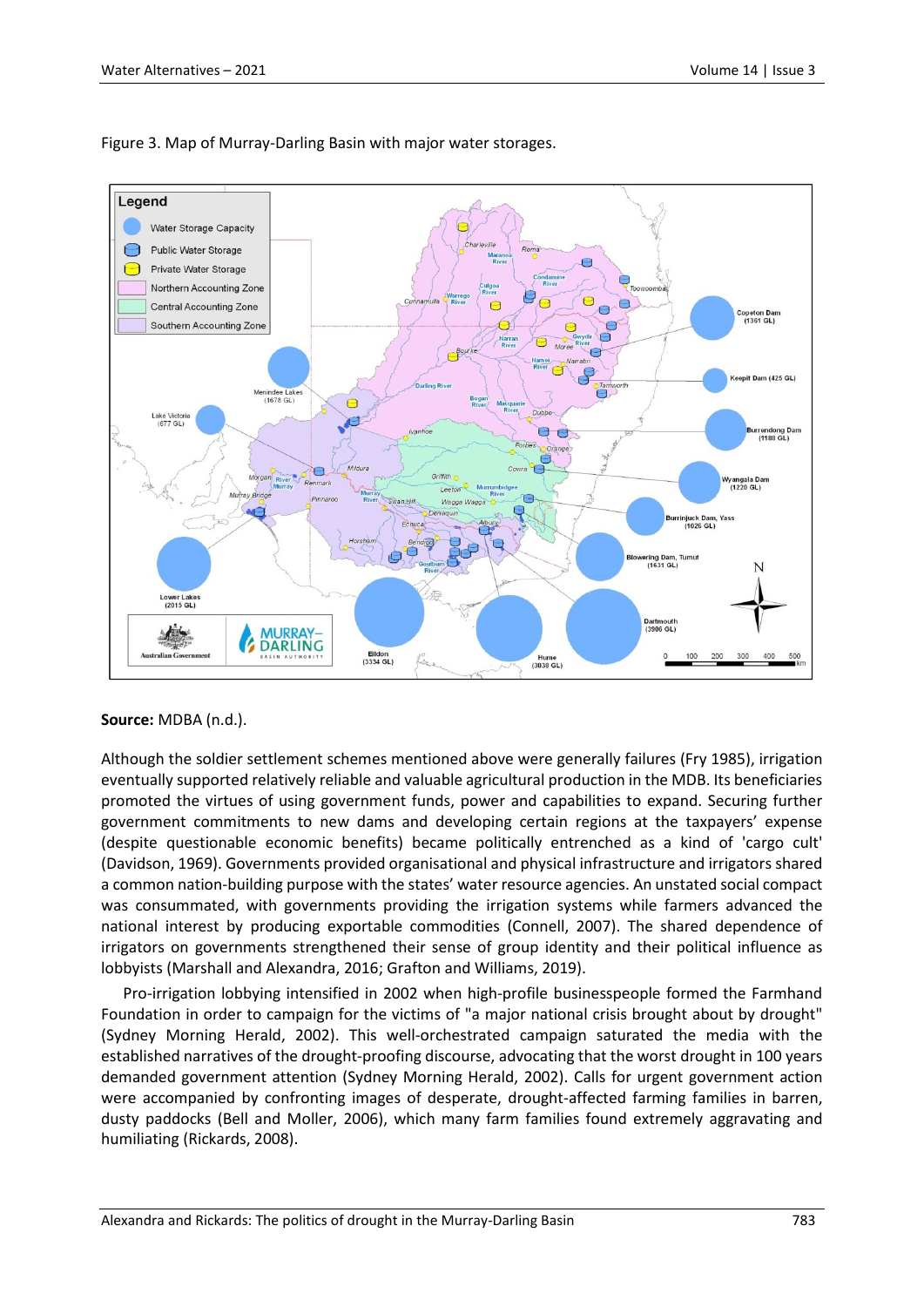The Farmhand Foundation campaign resurrected the Bradfield Scheme to divert coastal rivers inland, an ambitious plan that had been first proposed in the 1930s. There were calls for major water infrastructure programmes to be funded from the complete privatisation of the nation's telecommunications company, Telstra, a sale consistent with the government's neoliberal agenda (Gratton, 2002).<sup>[9](#page-11-0)</sup> Prominent radio commentator Alan Jones called for AUD \$10 billion from the Telstra sale "to water Australia", and promised to "continue to pursue that matter with the Prime Minister of watering Australia with Telstra money" (ABC, 2002; Sydney Morning Herald, 2002). Critical commentators argued that the campaign's purpose was simply a way to 'buy' rural politicians' votes to support Telstra's privatisation, and that is was not motivated by any genuine concern for farmers (Gratton, 2002).

The idea of watering Australia with Telstra money neatly encapsulated the campaign's droughtproofing proposals. These skilfully linked together two networked infrastructures historically provided by governments at a time when the privatisation of Australia's state-owned enterprises was already well advanced (Abbott and Cohen, 2014). While the private sector coveted Telstra as a strategic business asset for the digital age, the campaign portrayed drought-proofing as a pressing government responsibility.

The Farmhand Foundation campaign revitalised the nations drought-proofing ambitions (Gratton, 2002) and appears to be the proximate origin of Howard's Plan for Water Security. The truth, however, may never be revealed and it therefore remains a matter of speculation as to whether the Farmhand campaign directly inspired the AUD \$10 billion commitment or if it arose from a political deal struck about Telstra's privatisation. Regardless of the Plan's origins, the government 'rained' money on the bush – or more precisely on irrigation businesses in the MDB – which by 2019 had each received, on average, infrastructure subsidies worth AUD \$400,000 (Grafton and Williams, 2019).

The AUD \$10 billion Water Security Plan avoided cabinet and parliamentary scrutiny by using the proceeds of the Telstra privatisation, which were held in a special-purpose financial vehicle called the Natural Heritage Trust.<sup>[10](#page-11-1)</sup> Australia's Treasury Secretary, Ken Henry, lambasted the move, arguing that it set a dangerous precedent by eroding parliamentary oversight of significant policy decisions (Australian Parliament, 2007). To strengthen its limited constitutional powers and minimise the risk of legal challenges, the Commonwealth offered states significant 'bribes' to refurbish their irrigation infrastructure (Wanna, 2007). This funding contradicted the COAG agreement on ending subsidies (COAG, 1994), but there was no opposition because reducing water wastage had become an accepted social norm due to the widespread urban water restrictions necessitated by the drought conditions (Head and Muir, 2007; Crase et al., 2009).

The Millennium Drought also heightened concerns about climate change among Australia's urbanised population. Instead of a future threat, climate change impacts were made tangible by restrictions on household water use (Tranter, 2015). At national elections, Australians voted in a new Labor Government in what *The Guardian* (Glover, 2007) claimed was the world's first climate change election. It argued that, after a decade of Howard pouring "scorn on the idea of global warming", "the trees are dying, the crops are failing and the rivers are drying up" (Glover, 2007). The Howard government had endured more than a decade of drought, but the AUD \$10 billion Plan had failed to restore the population's faith in their leadership. Climatic events proved to be powerful actors in the nation's affairs.

In opposition, Labor had criticised Howard's Water Security Plan as profligate and undisciplined spending (Australian Parliament, 2007); however, once in government, they rebadged the programme 'Water for the Future' and increased the budget to AUD \$13.4 billion, with about two-thirds allocated to irrigation efficiency measures and one-third to purchasing entitlements for environmental water (Grafton, 2019). These programmes and the Water Act reforms were pitched to the public as bold

 $\overline{a}$ 

<span id="page-11-0"></span><sup>9</sup> Telstra is Australia's national telecommunications company. Initially a publicly owned government enterprise, it was first partially, and then fully, privatised.

<span id="page-11-1"></span><sup>&</sup>lt;sup>10</sup> Using the proceeds of Telstra's privatisation, the Commonwealth established the Natural Heritage Trust to fund environmental initiatives.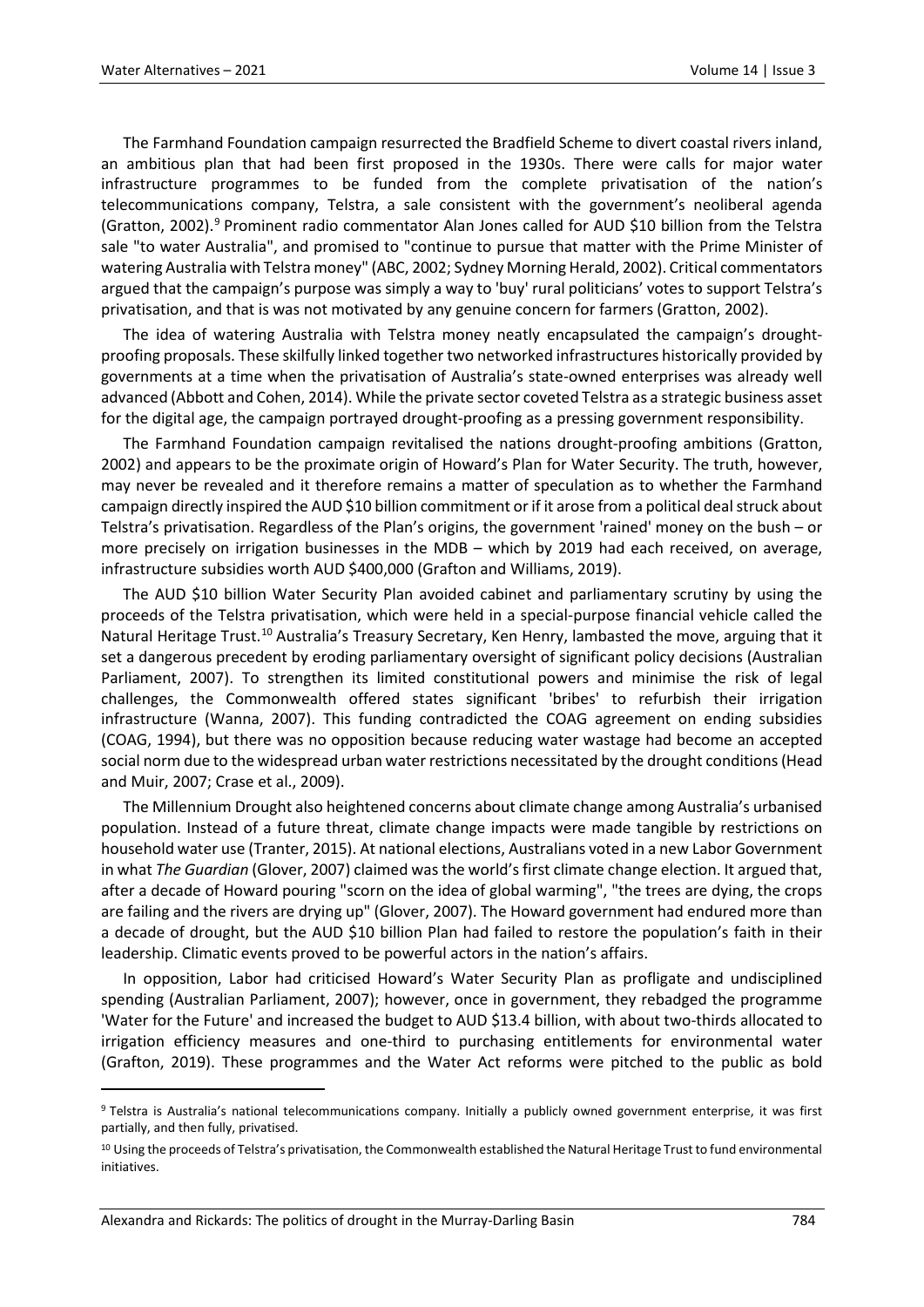initiatives directed towards fixing big problems, with both the definitions of the problems and their solutions becoming accepted as 'statutory facts' (Beasley, 2021).

## **Discursive dynamics during and after the drought**

The Millennium Drought ended abruptly with widespread, damaging flooding in 2010/11; however, the governance and policy changes initiated during the drought have left a lasting legacy. They remain heavily contested and controversial, with many deficiencies exposed through numerous official inquiries and critical research (Grafton and Williams, 2019; Grafton et al., 2020; Beasley, 2021; Colloff et al., 2021).

Overall, policy responses to the Millennium Drought reinforced and legitimised three existing, overlapping, but competing goals: restoring riverine ecosystems through environmental flows, increasing water efficiency and transfers through markets, and increasing supply security for agriculture. Howard's 2007 National Plan for Water Security wove together these competing objectives, using policy mechanisms such as markets and infrastructure to serve contrasting agendas. However, the water governance reforms not only integrated these objectives; they altered the relative priority afforded to them, shifting the trajectory of Australia's water policies. Before the drought, the COAG reforms of 1994 had aimed to increase economic and ecological accountability, reduce industry assistance, and impose user-pays policies on water users. The inconsistencies between earlier policy commitments (COAG, 1994, 2004) and those that were actually delivered gained limited attention. During the drought, rural hardship, sophisticated campaigns, and political opportunism undermined these policy goals. The Commonwealth expended many billions of dollars on reconfiguring irrigation systems (Crase et al., 2009; Grafton, 2019) and on farm household welfare and business support (Cockfield and Botterill, 2012). In these ways, governments revitalised and prioritised the drought-proofing ideals that were rooted in the long, deep path of settler-colonial history and in 20th century developmentalism that had established inland settlements dependent on water-intensive agricultural systems.

The length and conditions of the drought provided multiple opportunities for policy manoeuvring and for the layering of contradictory approaches. Water scarcity added pressure on governments; it increased water agencies' reputational risks, challenged their core competencies in ensuring reliable water supplies, and justified political interventions. With elected governments held accountable for the political risks of water system failures, drought conditions offered opportunities to gain increased funding for supply augmentation projects at times when the usual economic discipline about project costeffectiveness were bypassed (Productivity Commission, 2011). Drought responses demonstrated a renewed enthusiasm for supply-side engineering that could provide "concrete solutions" to water scarcity (Crase et al., 2009). Most state governments commissioned desalination plants to 'climate proof' metropolitan water supplies (Elmahdi and Hardy, 2015). Ferguson (2014) estimates their combined lifecycle costs to be between AUD \$25 and \$32 billion. Urban water users will pay for these energy-intensive installations through higher user charges, raising concerns about efficiency and equity (Productivity Commission, 2011; Pittock et al., 2013).

The drought did not trigger a new wave of large dam construction, as had been repeatedly proposed, because most of the Basins' rivers were already dammed (Figure 3); however, the Commonwealth committed many billions of dollars to irrigation infrastructure refurbishment, despite previous commitments to phase out subsidies and introduce user-pays regimes (COAG, 1994, 2004). The subsidies for rebuilding or reconfiguring irrigation systems resulted from successful rent-seeking by irrigators (and their lobbyists), who promoted politically opportune schemes (Crase et al., 2009).

The scale of the subsidies is significant and indicates that the underlying purpose of the funding programmes was to subsidise irrigation. The AUD \$13.4 billion allocated by the Commonwealth is roughly equal to the capital value of 80% of all water entitlements in the MDB when valued using water market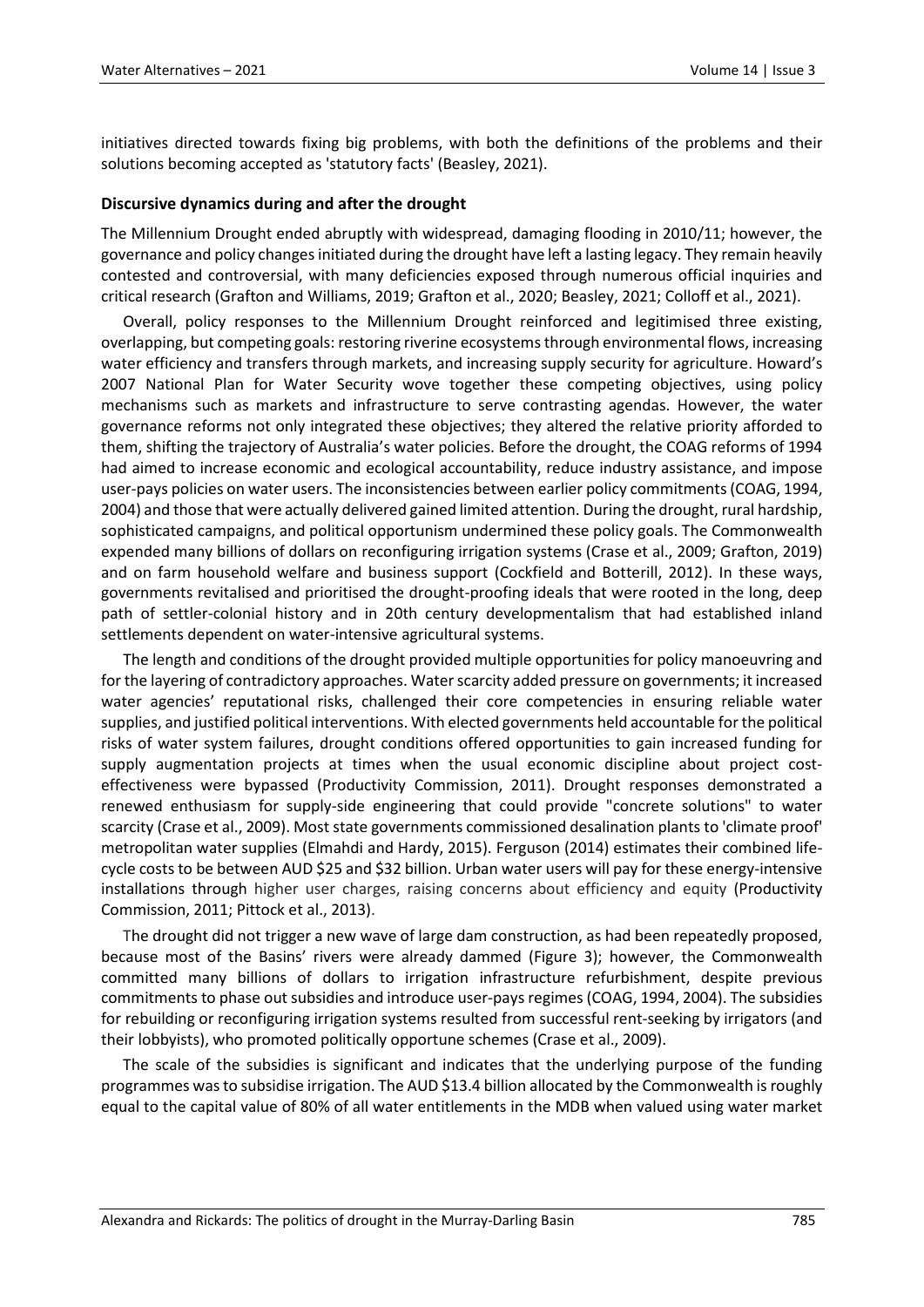prices (Productivity Commission, 2017).<sup>[11](#page-13-0)</sup> Through direct purchases and efficiency measures, the Commonwealth has acquired approximately 20% of MDB water entitlements for environmental uses. However, actual gains to the environment may be illusionary, because the claimed water savings generated from efficiency measures may be dubious (Grafton and Wheeler, 2018) and some of the entitlements purchased by the government are low security, 'sub-prime assets', which will yield little actual water (Moore et al., 2020). Also, Wheeler et al. (2020) document a significant rebound effect, finding that many irrigators who received efficiency subsidies increased total water use. Given the serious doubts about the efficacy of entitlement buybacks (Moore et al., 2020) and efficiency measures (Grafton and Wheeler, 2018), there are risks that the Commonwealth's 'river of funding' only results in a "trickle of achievement" (Lee et al., 2009). While the government has become the 'proprietor' of the nation's largest portfolio of entitlements (holding approximately 20% of all MDB entitlements for environmental uses), flows in rivers have not increased proportionately (Grafton and Wheeler, 2018; Wentworth Group of Concerned Scientists 2020). There are significant concerns about the probity, legality and effectiveness of the MDB reforms (Grafton and Williams, 2019; Grafton et al., 2020; Beasley, 2021); nevertheless, the government repeatedly dismisses proposals for a comprehensive water audit to assess the impacts of the water reform programmes (Grafton, 2019; Grafton et al., 2020).

Overall, raining money on the water problems has not reduced the fundamental tensions, and MDB policies remain highly conflicted, with waning confidence in the reform outcomes (Grafton and Wheeler, 2018; Alexandra, 2019; Grafton and Williams, 2019). Also with a drying climate, the prospects of successfully restoring the Basin's riverine ecosystems are receding (Alexandra, 2020).

These problems were highlighted between 2017 and 2020, when the MDB experienced another intense drought. Again, this drought was defined as an unprecedented crisis that required urgent political action. Governments again offered prayers and financial subsidies to assist farmers, and again drought responses demonstrated the resilience of the drought-proofing ideals, with many prominent calls for the construction of more irrigation dams. This drought also demonstrated the political nature and impacts of water allocation policies that preferentially distributed water to irrigation while marginalising other interests, including downstream communities (Jackson and Head, 2020). Persistent problems stem from how the securitisation of water entitlements increased resource security for those with entitlements (or the money to buy them), but decreased security for others, including many small communities. The reforms exacerbated power imbalances, reinforced historical patterns of resource ownership, and further marginalised Indigenous peoples in the MDB (Hartwig et al., 2018; Hartwig et al., 2020).

These enduring issues affect the MDB and its governance. A substantive unfinished reform agenda is emerging around issues of water justice, including recognising Indigenous water rights, and citizens' democratic rights to greater involvement in water governance. Growing concerns about the efficacy and equity of Australia's water reforms are stimulating fundamental questions about the kinds of democratic institutions needed to effectively manage the nation's waters in a changing climate (Alexandra, 2019). Amnesia about Australia's policy settings and their history is hampering the capacity to address these concerns. Australia's government suffers from institutional amnesia, eroding its ability to understand the context and rationale of previous policy decisions (Tingle, 2015). This institutional memory loss contributes to the regulatory capture plaguing Australia's water governance (Grafton and Williams, 2019) and distracts attention from repeated reform failures (Connell, 2014; Grafton et al., 2020). Reforms to institutional structures and processes for accountability are therefore required (Alexandra, 2019), as is more critical, longer-term analyses of MDB reforms.

 $\overline{a}$ 

<span id="page-13-0"></span><sup>&</sup>lt;sup>11</sup> The Productivity Commission's (2017) estimate of water entitlement values uses market prices at the time of the study. Entitlements would have been worth substantially less in 2007 when the government committed the funding, because the public funding of irrigation upgrades relieved irrigators of the cost of infrastructure refurbishment.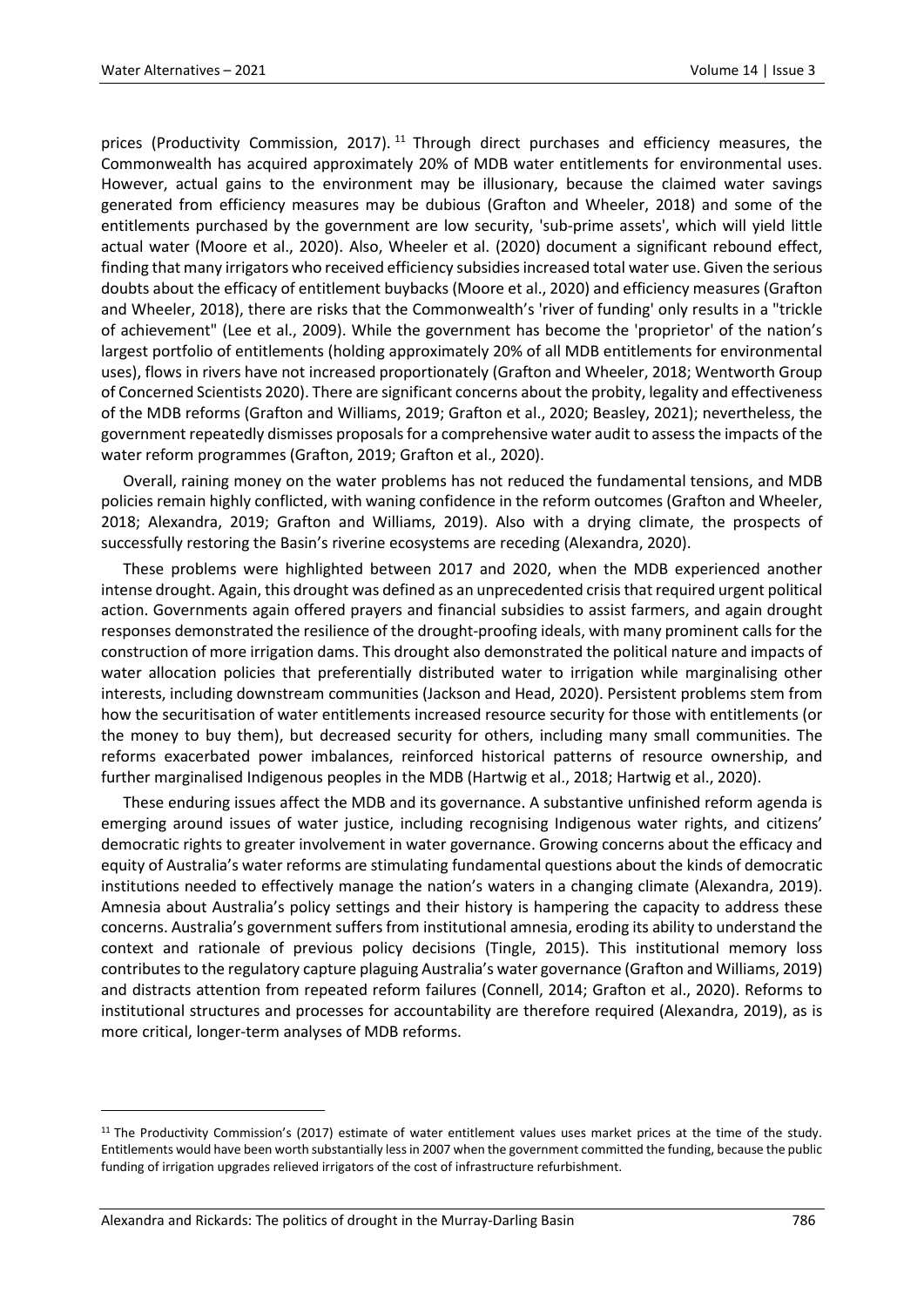#### **INSIGHTS FOR RESEARCH AND CLIMATE CHANGE ADAPTATION**

This paper traces the historical origins of three discourses of water security – drought-proofing, highest value use, and river restoration – and describes their impacts and evolution during Australia's Millennium Drought. This drought was defined as an unprecedented national crisis, heightening fears about water insecurity and environmental degradation. Campaigns blending ambitious drought-proofing schemes with the privatisation of the nation's telecommunications system intensified contestation about water policies and revealed starkly different agendas, values and expectations of governments.

The analysis provided in this paper points to fundamental challenges for water governance under climate change. It demonstrates that climatic events can influence national affairs and illustrates the influence that these events can have on policy and society. With climate change, we should expect an increase in the political impacts of extreme climate events. Given that dominant discourses frame feasible policy options for dealing with these challenges, we wish to highlight three insights about drought, climate adaptation, and water governance.

First, during droughts, water security concerns become elevated in policy debates. Choices about policy responses, however, have important implications that extend beyond the scope of typical water policy considerations. During the Millennium Drought, crisis conditions were used to advance multiple non-water goals, including advancing the agenda of privatising public services and fundamentally altering some of the established structures, processes and principles of cooperative governance of the MDB. The upshot is that water policy becomes a powerful vehicle for promoting wide-ranging agendas during crisis periods like droughts. Policy statements that were carefully crafted for popular appeal, and, crucially, a degree of ambiguity and manoeuvrability, supported these agendas. They strategically and opportunistically repurposed existing discourses and implementation mechanisms, enabling fundamental shifts in policy directions. These statements drew on accepted disciplines and discursive elements for their legitimacy, providing an example of what Mollinga (2019) defines as political conditioning, that is, the process of selection, retention and consolidation that enables specific imaginaries and sets of meaning to become accepted as the logical basis of policies and thereby causal in society.

Second, the challenges droughts present for climate change adaptation stem from their policy and political effects, not only their physical, economic and social ones. Crises that are driven by extreme conditions can provide windows of opportunity for positive policy change and learning; however, outcomes depend on how such conditions are represented, managed and utilised, and on the actual changes instigated. In particular, droughts can increase concern about climate change, but crisis responses can generate path dependencies, with long-term implications for climate adaptation and water policy (Marshall and Alexandra, 2016). As the MDB case illustrates, incumbents can take advantage of crisis periods to consolidate their power and influence. Drought periods provide opportunities for advocates of heroic, hard engineering responses to water scarcity to promote their 'drought-proofing' schemes. There is risk that supply-side approaches to water security will be repeatedly revitalised as climate change progresses and droughts recur. Among the implications of this prospect are that the introduction of more systemic approaches requires policy development work *between* droughts. In addition, there is a need for more research into the social and political effects and agency of climatic extremes and the discursive legacies, power plays and path dependencies in play.

Third, the political discourse evident during the Millennium Drought, and during similar crisis periods, includes claims that the situation is exceptional and that new thinking is needed. This claim obscures the origins of the discursive resources that are reworked during such periods, reducing the capacity for critical scrutiny. Although climate change means that climatic extremes are changing in character and severity, it is crucial to recognise how policy responses generally draw on *existing* conceptual and discursive resources. If the historical origins of these discourses (for example, the drought-proofing discourse) are not recognised, then the capacity to understand and critically scrutinise them is reduced. As this paper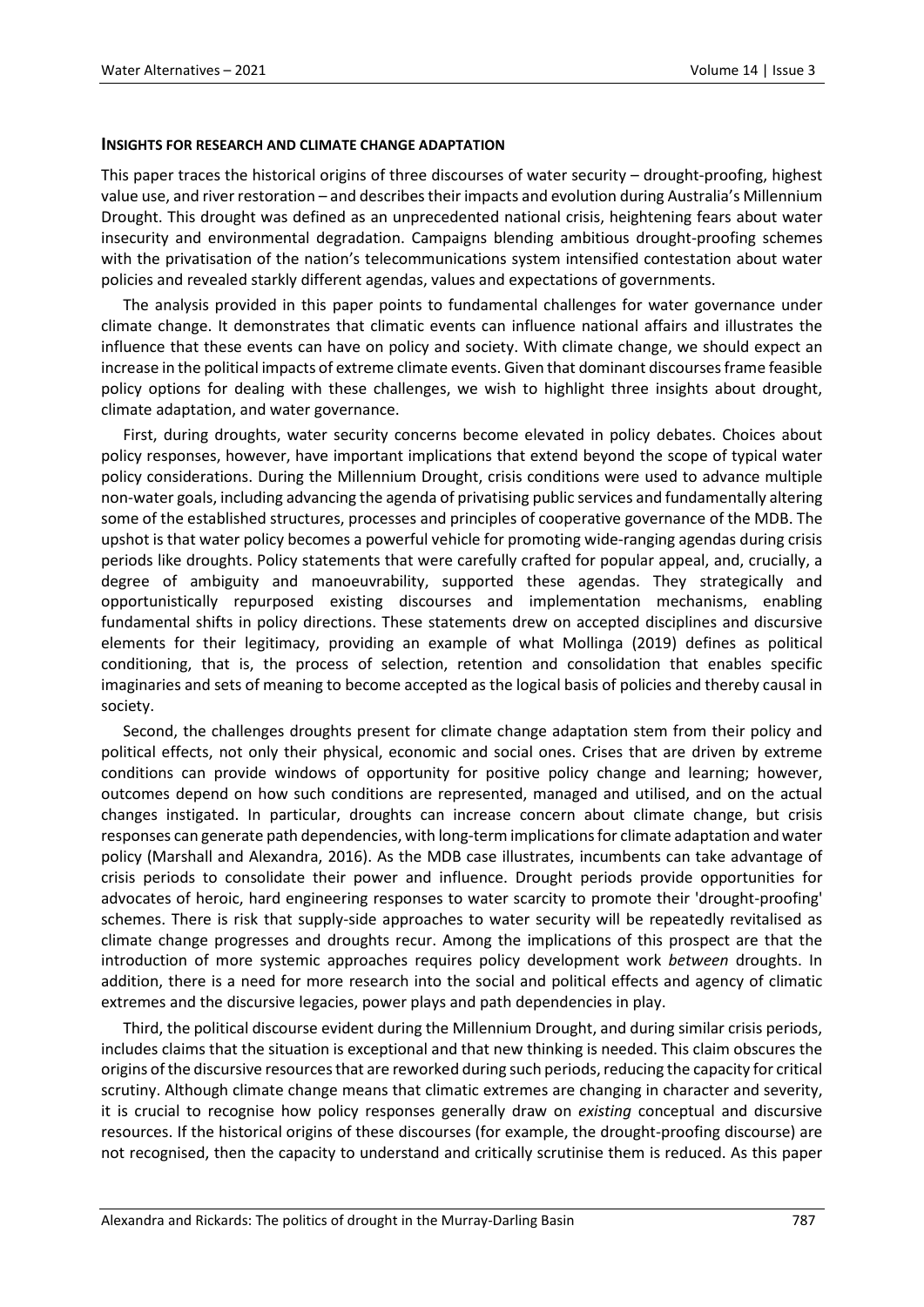illustrates, policy responses deemed feasible and appropriate in a given context are historically, physically and politically conditioned through extended struggles that shape dominant discourses. These discourses co-evolve with 'natural' and technological water systems, long-term settlement patterns, institutions and governance regimes, social identities, and power relations. These factors in turn help determine whether a meteorological drought translates into a water scarcity crisis, with its attendant social and political problems.

## **CONCLUSIONS**

Given that droughts and drought impacts are becoming more frequent and intense under climate change, we need more research into the hydrosocial relationships that determine how we handle climate-driven water crises. While reforms to policies and institutions will inevitably build on contemporary arrangements and their historical antecedents, this study illustrates that during contested reforms policy actors act strategically to set agendas, influence policies, and reinforce policy preferences. These discursive contestations are central to controlling water and other resources and to the processes of governing them.

In the complex political ecology of water, implicit and explicit arguments are mobilised to legitimise particular policies and strategies (Swyngedouw, 2009), while the impact of these arguments depends on realpolitik and on the asymmetric power imbalances involved in governing (Nightingale, 2017). In any water situation, complex sociopolitical relationships frame the legal, political, administrative and institutional control of water. Certain ideologies, imaginaries and sets of understanding become dominant, defining normative goals and legitimising policies (Schmidt, 2017; Mollinga, 2019). This paper illustrates how these sets of understandings do not just emerge; they are cultivated and reinforced, politically and economically. Critical social science research focusing on both the past *and* the future is more important than ever. For researchers interested in hydrosocial dynamics and climate change adaptation, this underlines the need to take a broad, long-term view of the changing physical, institutional and discursive contexts.

## **ACKNOWLEDGEMENTS**

The authors acknowledge and thank numerous colleagues who reviewed and helped refine earlier versions of this article. We also thank the anonymous peer reviewers whose constructive suggestions improved the structure, logic and expression of the arguments. Figures attributed to the Australian Government agencies of ABARE and MDBA are provided under a Creative Commons Attribution 4.0 licences.

## **REFERENCES**

- ABC (Australian Broadcasting Corporation). 2002. Sounds of summer: Alan Jones and the Farmhand Foundation, <https://www.abc.net.au/pm/stories/s751736.htm>
- Abbott, M. and Cohen, B. 2014. A survey of the privatisation of government-owned enterprises in Australia since the 1980s. *Australian Economic Review* 47(4): 432-454.
- Abel, N.; Cumming, D. and Anderies, J. 2006. Collapse and reorganisation in social-ecological systems: Questions, some ideas, and policy implications. *Ecology and Society* 11(1): 17, [www.ecologyandsociety.org/vol11/iss1/art17/](http://www.ecologyandsociety.org/vol11/iss1/art17/)
- Abel, N.; Wise, R.; Colloff, M.; Walker, B.; Butler, J.; Ryan, P.; Norman, C.; Langston, A.; Anderies, J.M.; Gorddard, R.; Dunlop, M. and O'Connell, D. 2016. Building resilient pathways to transformation when "no one is in charge": Insights from Australia's Murray-Darling Basin. *Ecology and Society* 21(2): 23 [http://doi.org/10.5751/ES-08422-](http://doi.org/10.5751/ES-08422-210223) [210223](http://doi.org/10.5751/ES-08422-210223)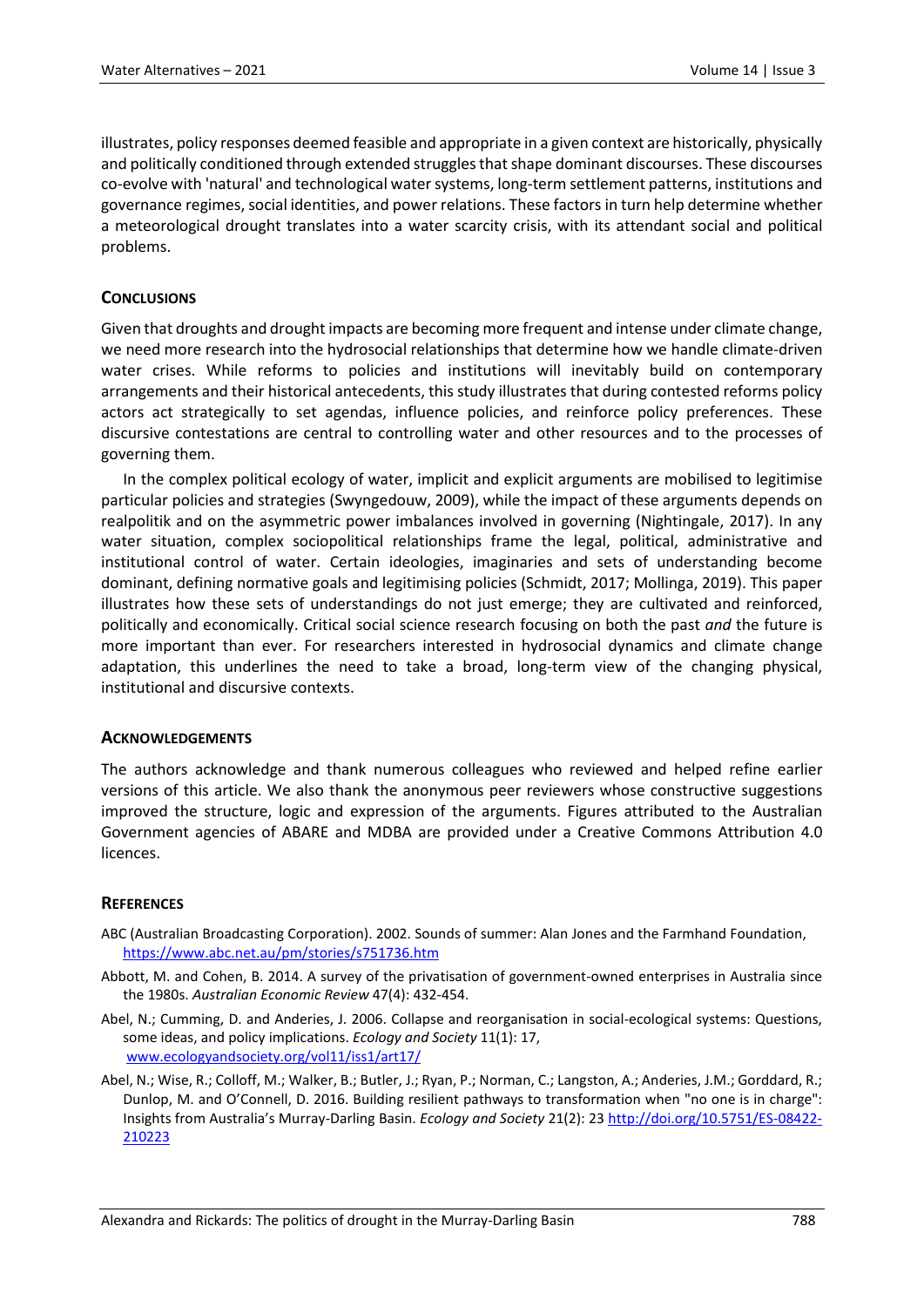- Alexandra, J. 2018. Evolving governance and contested water reforms in Australia's Murray-Darling Basin. *Water* 10(2): 113, DOI: 10.3390/w10020113
- Alexandra, J. 2019. Losing the authority What institutional architecture for cooperative governance in the Murray Darling Basin? *Australasian Journal of Water Resources* 23(2): 99-115, DOI[: 10.1080/13241583.2019.1586066](https://doi.org/10.1080/13241583.2019.1586066)
- Alexandra, J. 2020. The science and politics of climate risk assessment in Australia's Murray-Darling Basin, *Environmental Science & Policy* 112: 17-27,<https://doi.org/10.1016/j.envsci.2020.05.022>
- Alexandra, J. and Fisher, T. 1995. The Darling: A river running out of time. *Habitat Australia* 23(1): 11-14. Melbourne: Australian Conservation Foundation.
- Allouche, J.; Middleton, C. and Gyawali, D. 2019. *The water-food-energy nexus: Power, politics, and justice.* Abingdon, UK: Routledge.
- Arthur, J.M. 2003. *The default country: A lexical cartography of twentieth-century Australia.* Sydney: UNSW Press.
- Australian Parliament. 2007. [www.openaustralia.org/debates/?id=2007-08-14.38.2](http://www.openaustralia.org/debates/?id=2007-08-14.38.2) (accessed 3 November 2017)
- Baldwin, C.; Marshall, G.; Ross, H.; Cavaye, J.; Stephenson, J.; Carter, L.; Freeman, C.; Curtis, A. and Syme, G. 2019. Hybrid neoliberalism: Implications for sustainable development. *Society & Natural Resources* 32(5): 566- 587, DOI[: 10.1080/08941920.2018.1556758](https://doi.org/10.1080/08941920.2018.1556758)
- Barnett, J. and O'Neill, S. 2010. Maladaptation. *Global Environmental Change* 20(2): 211-213.
- Beasley, R. 2021. *Dead in the water.* Sydney: Allen and Unwin.
- Bell, S. and Moller, M. 2006. The green drought. *Australian Humanities Review* 38, [www.australianhumanitiesreview.org/archive/Issue-April-2006/EcoBell.html](http://www.australianhumanitiesreview.org/archive/Issue-April-2006/EcoBell.html) (accessed 3 November 2017)
- Berbel, J. and Esteban, E. 2019. Droughts as a catalyst for water policy change. Analysis of Spain, Australia (MDB), and California. *Global Environmental Change* 58: 101969.
- Berry, K.A. and Jackson, S. 2018. The making of white water citizens in Australia and the Western United States: Racialisation as a transnational project of irrigation governance. *Annals of the American Association of Geographers* 108(5): 1354-1369, DOI: 10.1080/24694452.2017.1420463
- Biggs, D. 2014. Promiscuous transmission and encapsulated knowledge: A material-semiotic approach to modern rice in the Mekong Delta. In Bray, F.; Coclanis, P.A.; Fields-Black, E.L. and Schäfer, D. (Eds), *Rice: Global networks and new histories,* pp. 118-37. Cambridge, UK: Cambridge University Press.
- Boelens, R.; Hoogesteger, J.; Swyngedouw, E.; Vos, J. and Wester, P. 2016. Hydrosocial territories: A political ecology perspective. *Water International* 41(1): 1-14, DOI: 10.1080/02508060.2016.1134898
- Bouleau, G. 2014. The co-production of science and waterscapes: The case of the Seine and the Rhône rivers, France. *Geoforum* 57: 248-257, doi: 10.1016/j.geoforum.2013.01.009
- Brett, J. 2017. *The enigmatic Mr Deakin.* Melbourne: Text Publishing.
- Budds, J. 2004. Power, nature and neoliberalism: The political ecology of water in Chile. *Singapore Journal of Tropical Geography* 25(3): 322-342, doi: 10.1111/j.0129-7619.2004.00189.x
- Budds, J. 2020. Securing the market: Water security and the internal contradictions of Chile's Water Code. *Geoforum* 113: 165-175.
- Budds, J.; Linton, J. and McDonnell, R. 2014. The hydrosocial cycle. *Geoforum* 57: 167-169.
- Cathcart, M. 2009. The water dreamers The remarkable history of our dry continent. Melbourne: Text Publishing.
- Cleaver, F. and de Koning, J. 2015. Furthering critical institutionalism. *International Journal of the Commons* 9(1): 1- 18, <http://doi.org/10.18352/ijc.605>
- Cleaver, F. and Franks, T. 2008. Distilling or diluting? Negotiating the water research-policy interface *Water Alternatives* 1(1): 157-176.
- Closas, A. 2020. 'Praying for rain': A case of drought mismanagement in Barcelona (2007-2008). *Water Alternatives* 13(3): 902-927.
- COAG (Council of Australian Governments). 1994. *The Council of Australian Governments*' *Water Reform Framework.* Canberra: Environment Australia.
- COAG (Council of Australian Governments). 1995. *Water allocation and entitlements: A national framework for the implementation of property rights in water.* Water Reform Task Force, Canberra: Environment Australia.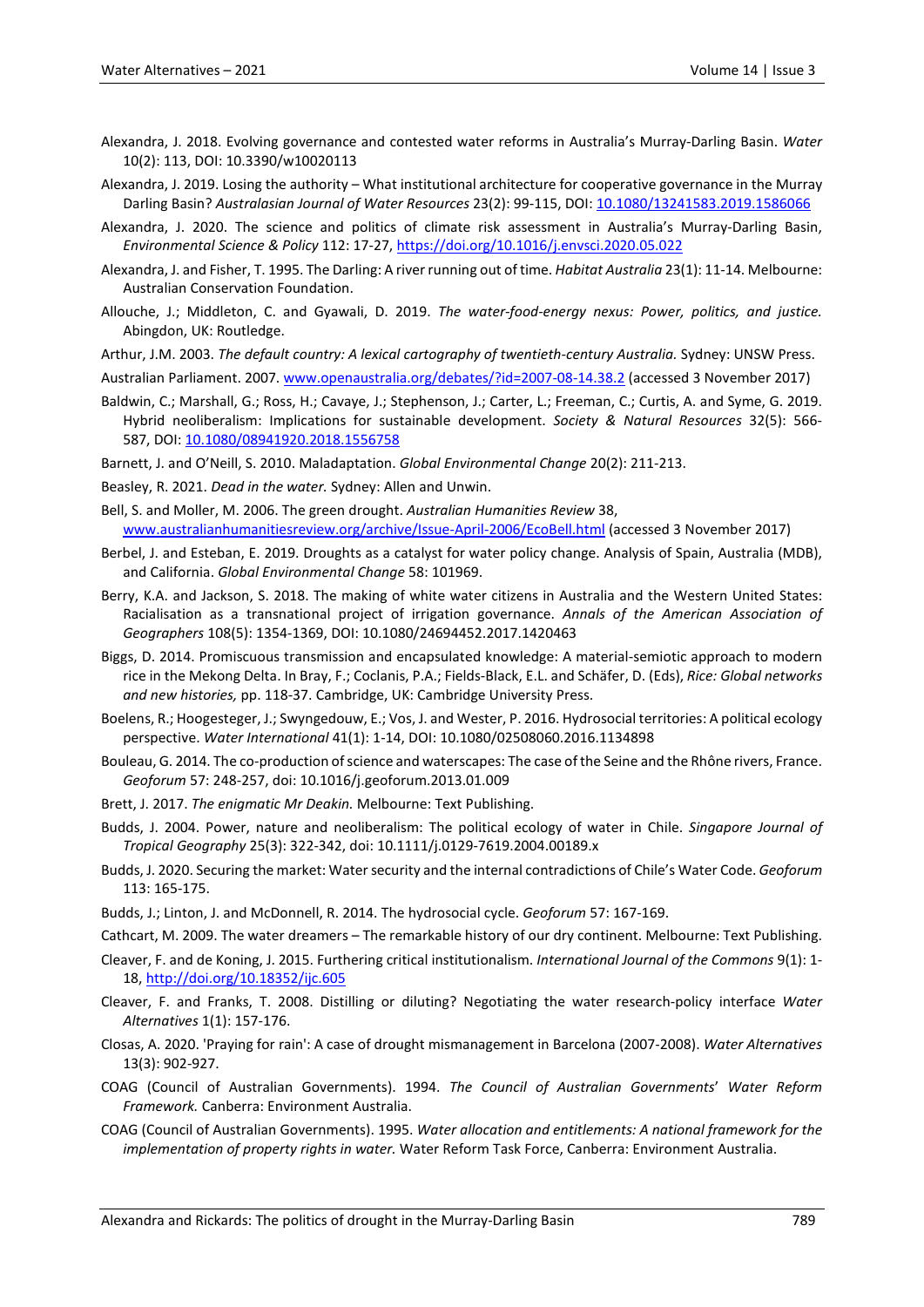- COAG (Council of Australian Governments). 2004. *Intergovernmental agreement on a National Water Initiative.* Canberra: COAG.
- Cockfield, G. and Botterill, L. 2012. Signs of countrymindedness: A survey of attitudes to rural industries and people. *Australian Journal of Political Science* 47: 609-622.
- Colloff, M.; Grafton R.Q. and Williams, J. 2021. Scientific integrity, public policy and water governance in the Murray-Darling Basin, Australia. *Australasian Journal of Water Resources*, DOI[: 10.1080/13241583.2021.1917097](https://doi.org/10.1080/13241583.2021.1917097)
- Commonwealth. 1990. *Report of the National Drought Policy Review Taskforce* National Drought Policy Review Taskforce. Canberra: Australian Government Publishing Service.

Commonwealth. 2007. *Water Act 2007.* Canberra[: www.comlaw.au](http://www.comlaw.au/)

Commonwealth. 2012. *The Basin Plan 2012*, [Federal Register of](https://www.legislation.gov.au/) Legislation

Connell, D. 2007. *Water Politics in the Murray-Darling Basin.* Sydney: Federation Press

- Connell, D. 2014. *Time to regroup and reassess in the Murray-Darling* [www.globalwaterforum.org/wp](http://www.globalwaterforum.org/wp-content/uploads/2014/01/Daniel-Connell-FINAL.pdf)[content/uploads/2014/01/Daniel-Connell-FINAL.pdf](http://www.globalwaterforum.org/wp-content/uploads/2014/01/Daniel-Connell-FINAL.pdf) (accessed 22 Jan 20)
- Connor, J.; Schwabe, K.; King, D.; Kaczan, D. and Kirby, M. 2009. Impacts of climate change on lower Murray irrigation. *Australian Journal of Agricultural and Resource Economics* 53(3): 437-456.

Connor, J. 2002. *The Australian frontier wars,* 1788-1838. Sydney: UNSW Press.

- Crase, L.R.; O'Keefe, S.M. and Dollery, B.E. 2009. The fluctuating political appeal of water engineering in Australia. *Water Alternatives* 2(3): 441-447.
- CSIRO 2012. *SEACI Phase 2 Synthesis Report, Climate and water availability in south-eastern Australia,* [www.seaci.org/publications/documents/SEACI -2 Reports/SEACI\\_Phase2\\_SynthesisReport.pdf](http://www.seaci.org/publications/documents/SEACI%20-2%20Reports/SEACI_Phase2_SynthesisReport.pdf) (accessed 9 November 2019)
- Curran, C. and Hollander, R. 2002. Changing policy mindsets: ESD and NCP Compared, Australian. *Journal of Environmental Management* 9(3): 158-168, DOI: 10.1080/14486563.2002.10648556
- Day, D.G. 1989. Resources development or instream protection? The case of Queensland, Australia. *Environmentalist* 9: 7-23, <https://doi.org/10.1007/BF02242477>
- Davidson, B. 1969. *Australia wet or dry: The physical and economic limits to the expansion of irrigation*. Melbourne: Melbourne University Press.
- Dean, M. 2010. *Governmentality – Power and rule in modern society.* London: Sage Publications.
- Dittmer, J. 2013. Geopolitical assemblages and complexity. *Progress in Human Geography* 38(3): 385-401.
- Edwards, G. 2015. Justice, neoliberal natures, and Australia's water reforms. *Transaction Institute of British Geographers* 40: 479-493, <https://doi.org/10.1111/tran.12088>
- Elmahdi, A. and Hardy, M. 2015. *The role of water in Australia*'*s uncertain future* [http://theconversation.com/the](http://theconversation.com/the-role-of-water-in-australias-uncertain-future-45366)[role-of-water-in-australias-uncertain-future-45366](http://theconversation.com/the-role-of-water-in-australias-uncertain-future-45366) (30 November 2015)
- Erskine, W.D.; Terrazzolo, N. and Warner, R. 1999. River rehabilitation from the hydrogeomorphic impacts of a large hydro-electric power project: Snowy River, Australia*. Regulated Rivers: Research and Management* 15: 3-24, doi: [10.1002/\(SICI\)1099-1646\(199901/06\)15: 1/3<3: : AID-RRR532>3.0.CO;2-R](https://doi.org/10.1002/(SICI)1099-1646(199901/06)15:1/3%3C3::AID-RRR532%3E3.0.CO;2-R)
- Fairclough, I. and Fairclough, N. 2012. *Political discourse analysis: A method for advanced students.* London: Routledge.
- Ferguson, J. 2014. *Billions in desalination costs for not a drop of water,* [www.theaustralian.com.au/national](http://www.theaustralian.com.au/national-affairs/state-politics/billions-in-desalination-costs-for-not-a-drop-of-water/story-e6frgczx-1227094416376?sv=127c70f7ae41111d448ae3ffaca5f058)[affairs/state-politics/billions-in-desalination-costs-for-not-a-drop-of-water/story-e6frgczx-](http://www.theaustralian.com.au/national-affairs/state-politics/billions-in-desalination-costs-for-not-a-drop-of-water/story-e6frgczx-1227094416376?sv=127c70f7ae41111d448ae3ffaca5f058)[1227094416376?sv=127c70f7ae41111d448ae3ffaca5f058](http://www.theaustralian.com.au/national-affairs/state-politics/billions-in-desalination-costs-for-not-a-drop-of-water/story-e6frgczx-1227094416376?sv=127c70f7ae41111d448ae3ffaca5f058) (accessed 1 November 2019)
- Fischhendler, I. 2015. The securitization of water discourse: Theoretical foundations, research gaps and objectives of the special issue. *International Environmental Agreements: Politics, Law and Economics* 15(3): 245-255.
- Foucault, M. 2002. *The archaeology of knowledge.* London: Routledge.
- Fry, K. 1985. Soldier settlement and the Australian agrarian myth after the first World War. *Labour History* 48: 29 43, [www.jstor.org/stable/27508718](http://www.jstor.org/stable/27508718) (accessed 5 November 2019)
- Fuller, C. 2012. Urban politics and the social practices of critique and justification. *Progress in Human Geography* 37(5): 639-657, [www.dx.doi.org/10.1177/0309132512469763](http://www.dx.doi.org/10.1177/0309132512469763)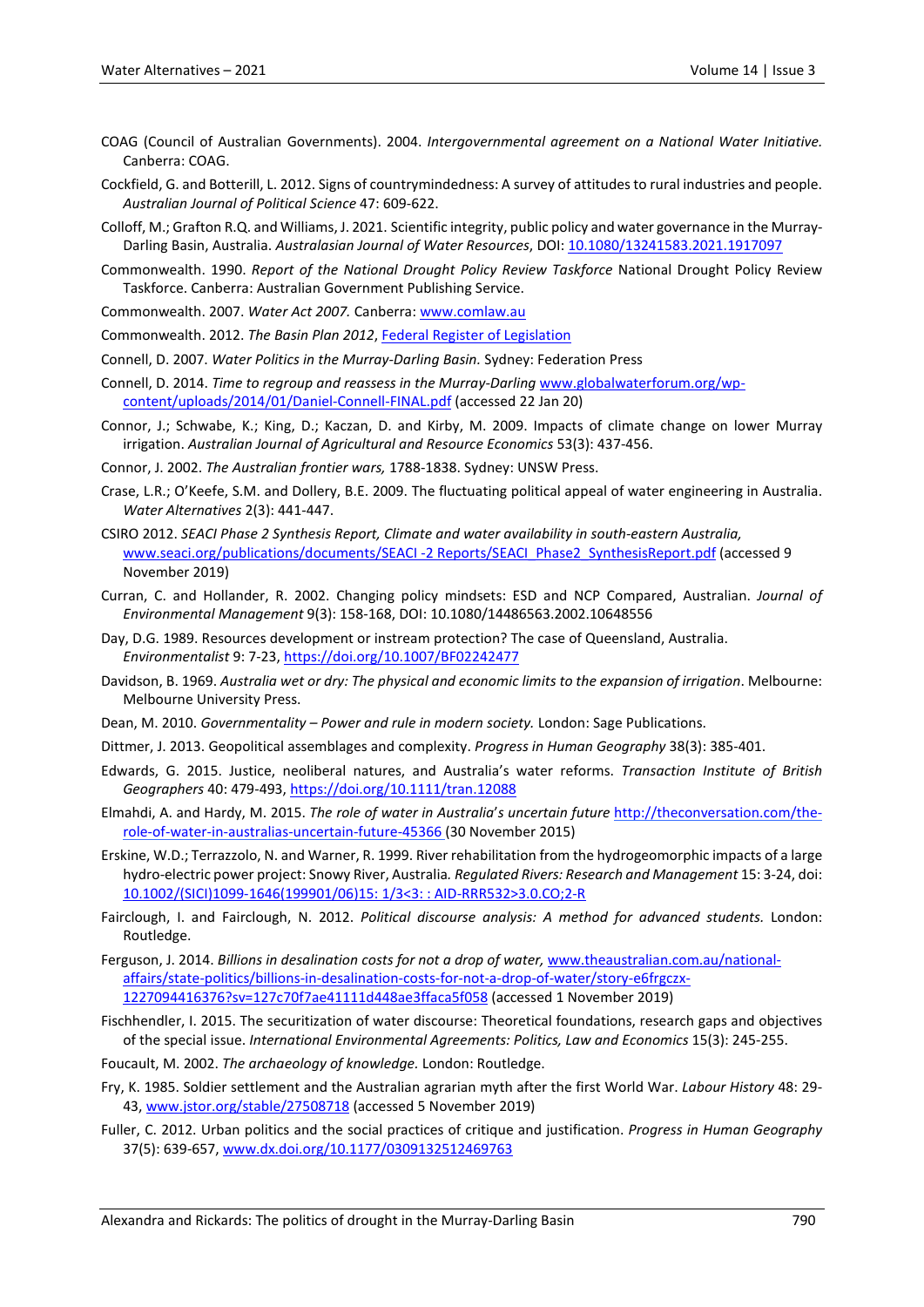- Gallant, A.J. and Gergis, J. 2011. [An experimental streamflow reconstruction for the River Murray, Australia, 1783-](http://climatehistory.com.au/wp-content/uploads/2009/12/Gallant_and_Gergis_WRR11.pdf) [1988.](http://climatehistory.com.au/wp-content/uploads/2009/12/Gallant_and_Gergis_WRR11.pdf) *Water Resources Research* 47, W00G04, doi: 10.1029/2010WR009832.
- Gergis, J. 2018. *Sunburnt country – The history and future of climate change in Australia.* Melbourne, Australia: University of Melbourne Press.
- Gergis, J.; Gallant, A.J.; Braganza, K.; Karoly, D.J.; Allen, K.; Cullen, L.; D'Arrigo, R.; Goodwin, I.; Grierson, P. and McGregor, S. 2012[. On the long-term context of the 1997-2009 'Big Dry' in south-eastern Australia: Insights from](http://climatehistory.com.au/wp-content/uploads/2009/12/Gergis_Climatic_Change_2011.pdf)  [a 206-year multi-proxy rainfall reconstruction.](http://climatehistory.com.au/wp-content/uploads/2009/12/Gergis_Climatic_Change_2011.pdf) *Climatic Change* 111(3): 923-944.
- Gerlak, A.K.; House-Peters, L. ; Varady, R.G. ; Albrecht, T. ; Zúñiga-Terán, A. ; de Grenade, R.R.; Cook, C. ; Scott, C.A. 2018. Water security: A review of place-based research. *Environmental Science & Policy* 82: 79-89.
- Gibbs, L. 2009. Just add water: Colonisation, water governance, and the Australian inland. *Environment and Planning A* 41: 2964-2983, doi: 10.1068/a41214
- Glover, J. 2007. The lucky country? *The Guardian* [www.theguardian.com/environment/2007/nov/23/climatechange.australia](http://www.theguardian.com/environment/2007/nov/23/climatechange.australia) (accessed 5 November 2019)
- Grafton, R.Q.; Libecap, G.; McGlennon, S.; Landry, C. and O'Brien, B. 2011. An integrated assessment of water markets: A cross-country comparison. *Review of Environmental Economics and Policy* 5(2): 219-239.
- Grafton, R.Q. 2019. Policy review of water reform in the Murray-Darling Basin, Australia: The "do's" and "do'nots". *Australian Journal of Agricultural and Resource Economics* 63: 116-141, [https://doi.org/10.1111/1467-](https://doi.org/10.1111/1467-8489.12288) [8489.12288](https://doi.org/10.1111/1467-8489.12288)
- Grafton, R.Q. and Williams, J. 2019. Rent-seeking behaviour and regulatory capture in the Murray-Darling Basin, Australia. *International Journal of Water Resources Development* 36(2-3): 484-504, DOI[: 10.1080/07900627.2019.1674132](https://doi.org/10.1080/07900627.2019.1674132)
- Grafton, R.Q. and Wheeler, S. 2018. Economics of water recovery in the Murray-Darling Basin, Australia. *Annual Review of Resource Economics* 10(1): 487-510.
- Grafton, R.Q.; Colloff, M.J.; Marshall, V. and Williams, J. 2020. Confronting a 'post-truth water world' in the Murray-Darling Basin, Australia. *Water Alternatives* 13(1): 1-28.
- Gratton, M. 2002. Telstra sale: kiss or kiss off for the bush. *The Age Newspaper*. October 13 2002, [www.theage.com.au/articles/2002/10/12/1034222636333.html](http://www.theage.com.au/articles/2002/10/12/1034222636333.html)
- Goesch, T.; Legg, P. and Donoghoe, M. 2020. *Murray-Darling Basin water markets: Trends and drivers* 2002-03 to 2018-19. ABARES research report Canberra: ABARES.
- Hajer, M.A. 2005. *The politics of environmental discourse: Ecological modernization and the policy process.* Oxford: Oxford University Press
- Hartwig, L.; Jackson, S. and Osborne, N. 2018. Recognition of Barkandji water rights in Australian settler-colonial water regimes. *Resources* 7(1): 16<http://doi.org/10.3390/resources7010016>
- Hartwig, L.; Jackson, S. and Osborne, N. 2020. Trends in Aboriginal water ownership in New South Wales, Australia: The continuities between colonial and neoliberal forms of dispossession. *Land Use Policy* 99: 104869 <https://doi.org/10.1016/j.landusepol.2020.104869>
- Hassenforder, E. and Barone, S. 2018. State of the art review: Institutional arrangements for water governance. *International Journal of Water Resources Development* 35(5): 783-807, <https://doi.org/10.1080/07900627.2018.1431526>
- Hayman, P. and Rickards, L.A. 2013. Drought, climate change, farming and science: The interaction of four privileged topics. In Botterill, L. and Cockfield, G. (Eds), *Drought, risk management, and policy: Decision-making under uncertainty,* pp. 47-69*.* Taylor and Francis.
- Head, L. and Muir, P. 2007. Changing cultures of water in eastern Australian backyard gardens. *Social and Cultural Geography* 8(6): 889-905, <http://dx.doi.org/10.1080/14649360701712651>
- Hoolohan, C. and Browne, A.L. 2018. Reimagining spaces of innovation for water efficiency and demand management: An exploration of professional practices in the English water sector. *Water Alternatives* 11(3): 957-978.
- Howden, M.; Schroeter, S.; Crimp, S. and Hanigan, I. 2014. The changing roles of science in managing Australian droughts: An agricultural perspective. *Weather and Climate Extremes* 3: 80-89, <http://dx.doi.org/10.1016/j.wace.2014.04.006>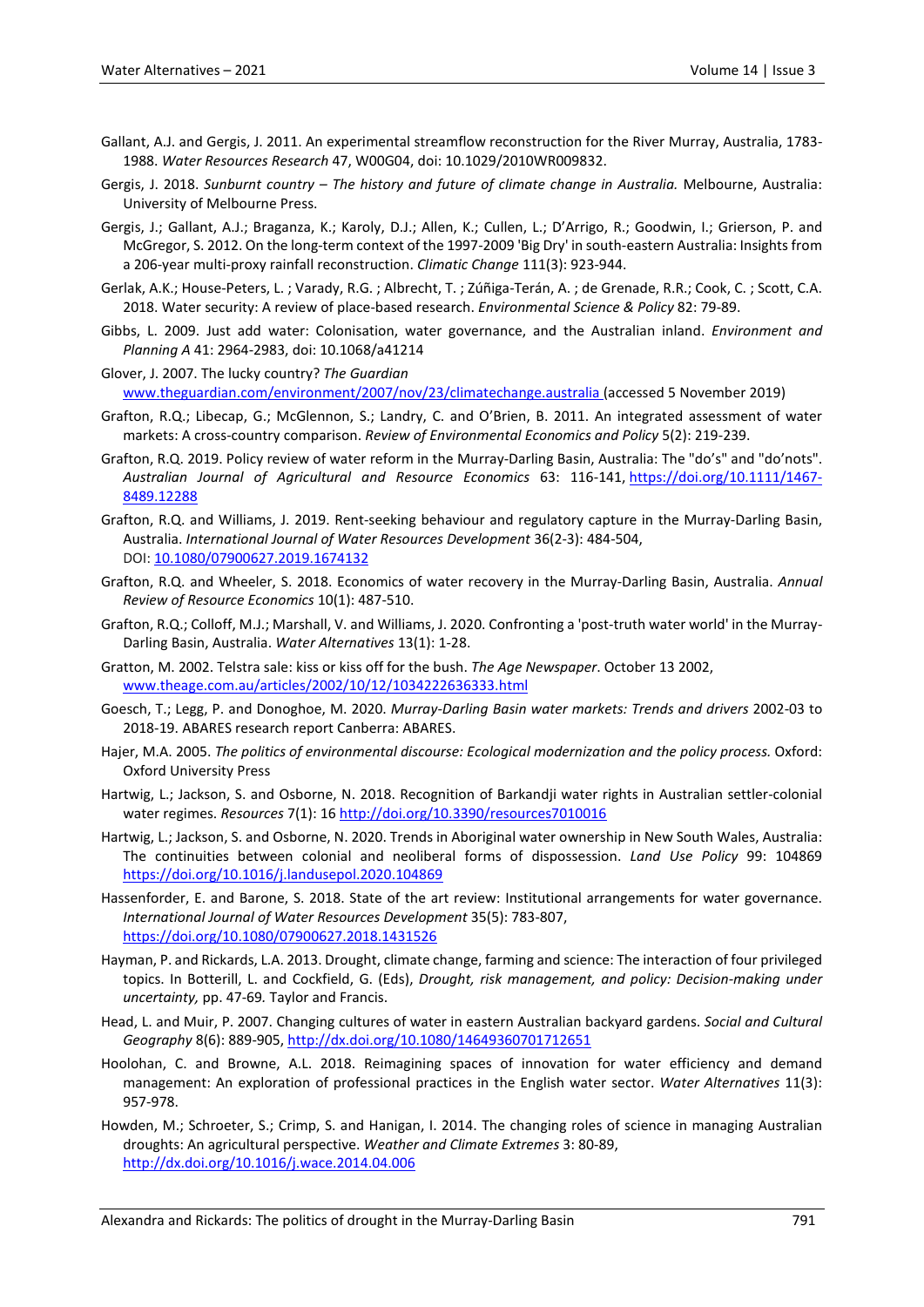- Howard, J. 2007. A National Plan for Water Security speech to the National Press Club, January 25, 2007, [https://www.theaustralian.com.au/news/howards-full-speech-to-the-national-press-club/news](https://www.theaustralian.com.au/news/howards-full-speech-to-the-national-press-club/news-story/cfd6aa4761027929545602a96dc04254A)[story/cfd6aa4761027929545602a96dc04254](https://www.theaustralian.com.au/news/howards-full-speech-to-the-national-press-club/news-story/cfd6aa4761027929545602a96dc04254A) (accessed 29 December 2019)
- Hulme, M.; Dessai, S.; Lorenzoni, I.; Donald, R. and Nelson, D.R. 2008. Unstable climates: Exploring the statistical and social constructions of 'normal' climate. *Geoforum* 40(2): 197-206.
- Industry Commission. 1992. *Water resources and waste water disposal.* Industry Commission Report No. 26. Canberra: Australian Government Publishing Service.
- IPCC. 2021. *Climate Change 2021: The physical science basis*. Contribution of Working Group I to the Sixth Assessment Report of the Intergovernmental Panel on Climate Change [Masson-Delmotte, V.; P. Zhai, A. Pirani, S.L. Connors, C. Péan, S. Berger, N. Caud, Y. Chen, L. Goldfarb, M.I. Gomis, M. Huang, K. Leitzell, E. Lonnoy, J.B.R. Matthews, T.K. Maycock, T. Waterfield, O. Yelekçi, R. Yu, and B. Zhou (Eds)]. Cambridge University Press. In Press.
- Jackson, S. and Head, L. 2020. Australia's mass fish kills as a crisis of modern water: Understanding hydrosocial change in the Murray-Darling Basin. *Geoforum* 109: 44-56, <http://doi.org/10.1016/j.geoforum.2019.12.020>
- Johnson, M. and Rix, S. 1993. *Water In Australia – Managing environmental, social, and economic change.* Sydney: Pluto Press.
- Jones, R. 2017. *Slow catastrophes – Living with drought in Australia*. Melbourne: Monash University Publishing
- Kerkhove, R.C. 2015. Aboriginal 'resistance war' tactics 'The Black War' of southern Queensland. *Cosmopolitan Civil Societies: An Interdisciplinary Journal* 6(3): 38-62, <http://doi.org/10.5130/ccs.v6i3.4218>
- Kiem, A.S. and Verdon-Kidd, D.C. 2013. The importance of understanding drivers of hydroclimatic variability for robust flood risk planning in the coastal zone. *Australian Journal of Water Resources* 17(2): 126-134.
- Kingsford, R.T.; Fairweather, P.G.; Geddes, M.C.; Lester, R.E.; Sammut, J. and Walker, K.F. 2009. Engineering a crisis in a Ramsar wetland: The Coorong, Lower Lakes and Murray Mouth, Australia. *Marine and Freshwater Research* 62(3): 255-265, <https://doi.org/10.1071/MF09315>
- Lake, P.S. 2008. *Drought, the "creeping disaster" – Effects on aquatic ecosystems.* Canberra: Land and Water Australia.
- Lee, L.; Lee, L. and Ancev, T. 2009. Two decades of Murray-Darling water management: A river of funding, a trickle of achievement. *Agenda: A Journal of Policy Analysis and Reform* 16(1): 5-23, [www.jstor.org/stable/43199581](http://www.jstor.org/stable/43199581) (accessed 26.11.19)
- Lines, J. 1994. *Taming the Great South land: A history of the conquest of nature in Australia.* Melbourne: Penguin.
- Linton, J. and Budds, J. 2014. The hydrosocial cycle: Defining and mobilizing a relational-dialectical approach to water. *Geoforum* 57: 170-180.
- Mackellar, D. 1908. Core of my heart, *London Spectator* [www.sl.nsw.gov.au/stories/my-country-dorothea](http://www.sl.nsw.gov.au/stories/my-country-dorothea-mackellar)[mackellar](http://www.sl.nsw.gov.au/stories/my-country-dorothea-mackellar) (accessed 3 November 2017)
- Magdaleno, F. 2018. Flows, ecology and people: Is there room for cultural demands in the assessment of environmental flows? *Water Science and Technology* 77: 1777-1781.
- Mallawaarachchi, T.; Auricht, C.; Loch, A.; Adamson, D. and Quiggin, J. 2020. Water allocation in Australia's Murray-Darling Basin: Managing change under heightened uncertainty. *Economic Analysis and Policy* 66: 345-369.
- Marshall, G.R.; Connell, D. and Taylor, B.T. 2013. Australia's Murray-Darling Basin: A century of polycentric experiments in cross-border integration of water resources management. *International Journal of Water Governance* 1(3-4): 197-218, doi: 10.7564/13-IJWG17
- Marshall, G.R. and Alexandra, J. 2016. Institutional path dependence and environmental water recovery in Australia's Murray-Darling Basin. *Water Alternatives* 9(3): 679-703.

McCarthy, J. and Prudham, S. 2004. Neoliberal nature and the nature of neoliberalism. *Geoforum* 35(3): 269-394

McFarlane, C. 2009. Translocal assemblages: Space, power and social movements. *Geoforum* 40(4): 561-567.

MDBA. 2011. Annual rainfall anomalies 2002 to 2011, poster. Canberra: MDBA.

MDBA. n.d. Map of MDB with major water storages, poster. Canberra: MDBA.

Mehta, L.; Veldwisch, G.J. and Franco, J. 2012. Introduction to the Special Issue: Water grabbing? Focus on the (re)appropriation of finite water resources. *Water Alternatives* 5(2): 193-207.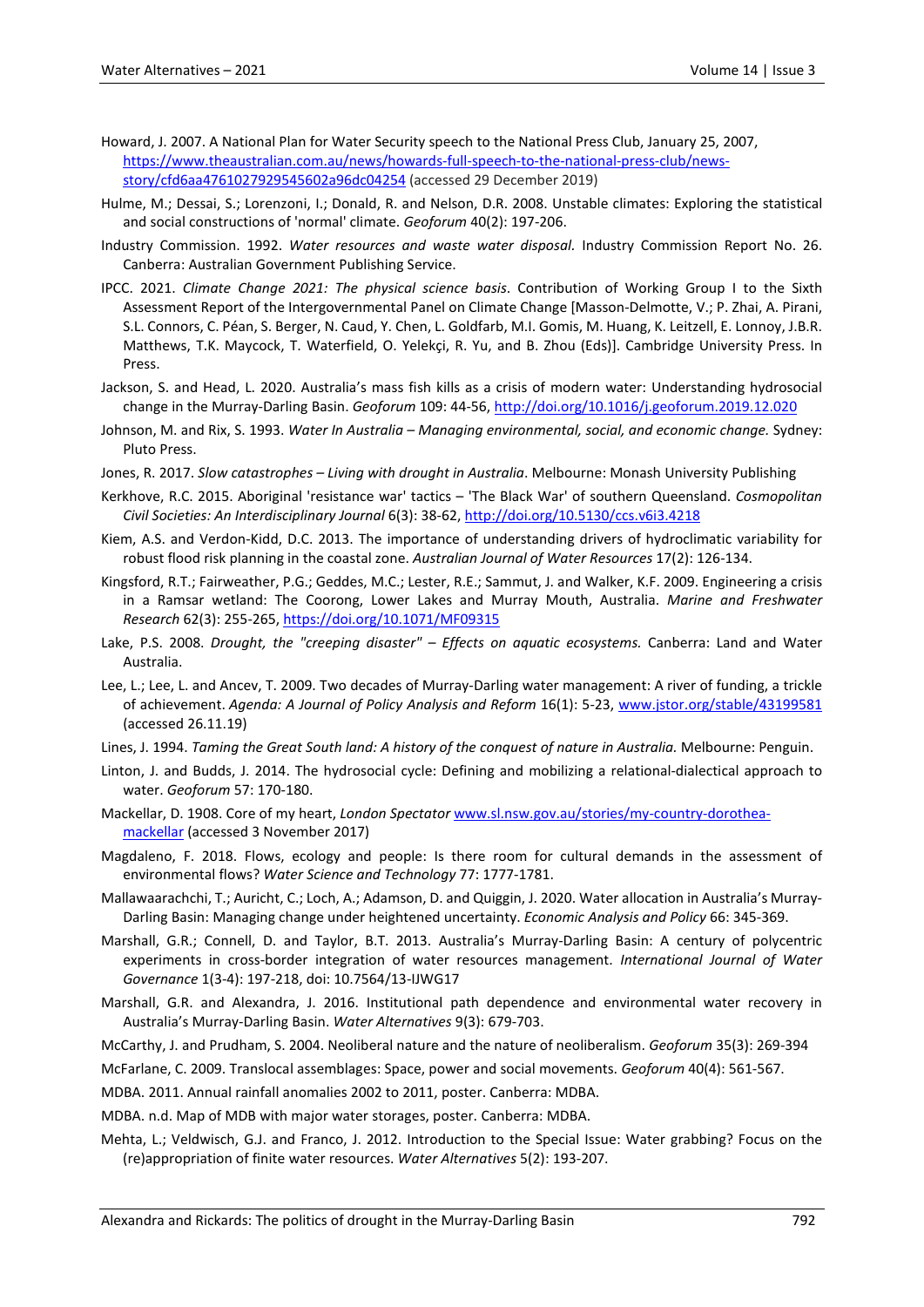- Meijerink , S. and Huitema, D. 2010. Policy entrepreneurs and change strategies: Lessons from sixteen case studies of water transitions around the globe. *Ecology and Society* 15(2): 21, [www.ecologyandsociety.org/vol15/iss2/art21/](http://www.ecologyandsociety.org/vol15/iss2/art21/) (accessed 12 Feb 2020)
- Mercer, D.; Christesen, L. and Buxton, M. 2007. Squandering the future Climate change, policy failure and the water crisis in Australia *Futures* 39(2-3): 272-287, <https://doi.org/10.1016/j.futures.2006.01.009>
- Molle, F.; Mollinga, P. and Wester, P. 2009. Hydraulic bureaucracies and the hydraulic mission: Flows of water, flows of power. *Water Alternatives* 2(3): 328-349.
- Mollinga, P.P. 2019. Cultural political economy and critical water studies: An introduction to the special themed section. *Water Alternatives* 12(3): 788-801.
- Moore, H.E.; Rutherfurd, I.D.; Peel, M.C. and Horne, A. 2020. 'Sub-prime' water, low-security entitlements and policy challenges in over-allocated river basins: The case of the Murray-Darling Basin. *Environmental Management* 66(2): 202-217, <https://doi.org/10.1007/s00267-020-01303-7>
- Nightingale, A. 2017. Power and politics in climate change adaptation efforts: Struggles over authority and recognition in the context of political instability. *Geoforum* 84: 11-20, 10.1016/j.geoforum.2017.05.011
- Pahl-Wostl, C.; Gupta, J. and Bhaduri, A. 2016. Water security: A popular but contested concept. *Handbook on water security.* Edward Elgar Publishing.
- Palmer, M.A.; Reidy Liermann, C.A.; Nilsson C.; Flörke M.; Alcamo, J.; Lake, P.S. and Bond, N. 2008. Climate change and the world's river basins: Anticipating management options. *Frontiers in Ecology and the Environment* 6: 81- 89, doi: [10.1890/060148](https://doi.org/10.1890/060148)
- Pigram, J. and Hooper, B. (Eds). 1992. *Proceedings of an International Seminar and Workshop on Water Allocation for the Environment.* Centre for Water Policy Research, Armidale NSW: University of New England.
- Pittock, J.; Hussey, K. and McGlennon, S. 2013. Australian climate, energy and water policies: Conflicts and synergies. *Australian Geographer* 44(1): 3-22, [www.dx.doi.org/10.1080/00049182.2013.765345](http://www.dx.doi.org/10.1080/00049182.2013.765345)
- Poff, N.L.; Allan, J.D.; Bain, M.; Karr, J.; Prestegaard, K.; Richter, B.; Sparks, R. and Stromberg, J. 1997. The Natural flow regime: A paradigm for river conservation and restoration. *Bioscience* 47(11): 769-784.

Productivity Commission. 2011. *Australia*'*s Urban Water Sector*, Report No. 55, Final Canberra: Inquiry Report,

- Productivity Commission. 2017. *National Water Reform, Draft Report* Productivity Commission <https://www.pc.gov.au/inquiries/current/water-reform/draft/water-reform-draft-overview.pdf> (accessed 20 November 2019)
- Rankin, B. 2012. Duelling objectives Water rights and Victorian water legislation. Swinburne University, Melbourne *Australian and New Zealand Law History 9,* [www.austlii.edu.au/au/journals/ANZLawHisteJl/2012/9.pdf](http://www.austlii.edu.au/au/journals/ANZLawHisteJl/2012/9.pdf) (accessed November 4 2019)
- Rickards, L. 2008. 'Critical breaking point?': The effects of the Millennium Drought and other pressures on farming families. Birchip, Victoria, Australia. A report for The Birchip Cropping Group, pp. 210.
- Rickards, L. 2012. Critical Breaking Point? The effects of climate variability, climate change and other stressors on farm households. Birchip, Victoria. A report for the Birchip Cropping Group. 156 pp.
- Rickards, L.; Neale, T. and Kearnes, M. 2017. Australia's national climate: Learning to adapt? *Geographical Research* 55: 469-476.
- Ross, M.; Emily, S.; Bernhardt, D.M. and Heffernan, J. 2015. Designer ecosystems: Incorporating design approaches into applied ecology. *Annual Review of Environment and Resources* 40(1) 419-43, doi: 10.1146/annurev-environ-121012-100957.
- Schmidt, J. 2017. *Water-abundance, scarcity and security in the age of humanity.* New York: NYU Press.
- Schmidt, J.J. and Matthews, N. 2018. From state to system: Financialization and the water-energy-food-climate nexus. *Geoforum,* 91, 151-159.

*Sydney Morning Herald* 2002. Why Farmhand has so much appeal [www.smh.com.au/articles/2002/10/08/1034061205129.html.](http://www.smh.com.au/articles/2002/10/08/1034061205129.html) [accessed 19 Dec 2019]

Strange, C. and Bashford, A. 2008. *Griffith Taylor* Canberra: National Library of Australia

Sullivan, S. 2013. Banking nature? The Spectacular financialisation of environmental conservation. *Antipode* 45(1): 198-217, doi: 10.1111/j.1467-8330.2012.00989.x